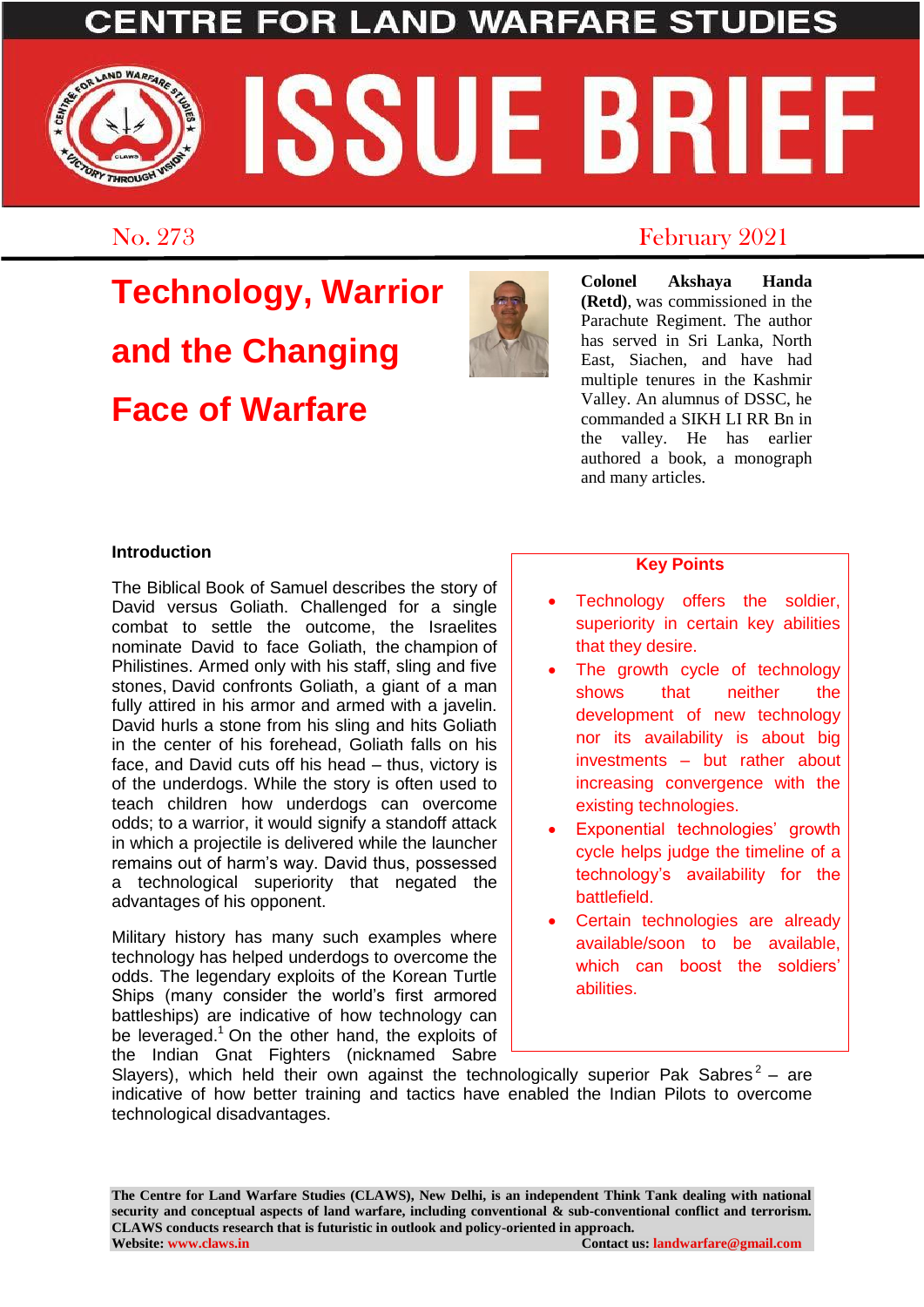

This enduring debate between tactics and technology brings into perspective the need to understand how technology is likely to affect modern war and what technologies maybe visible on the battlefield in the years and decades to come.

#### **Technology and the Warrior**

The influence of technology can be either positive or negative. The ancient Greek hoplite infantrymen is an example of positive influence. Their arms and armor were most effective for fighting in close formation, which led in turn to marching in step, augmented cohesion and made the phalanx a tactically formidable formation. The late medieval knights offer an example of the negative influence. To wield his sword and lance effectively, he and his charger needed considerable space, yet his closed helmet made communication with his fellows extremely difficult. It is not surprising, then, that knights of the late Middle Ages tended to fight as individuals and were often defeated by cohesive units of less well-equipped opponents.<sup>3</sup>

However, a study of the military commanders shows that they insisted on proper equipment and supply, trained their men in use of weapons and military evolutions, and that they sought to inspire them with courage; but one finds no evidence that commanders believed in science or mathematics, or expected any other skill in their troops than that of managing their pieces dexterously and carrying out orders on the field<sup>4</sup>. Yet, most commanders or their predecessors introduced the latest technological innovations. Alexander the Great's Army benefitted with innovations like longer spears, lighter helmets, Phrygian Helmet, molded cuirass body armor and siege weaponry.<sup>5</sup> Similar examples can be quoted from the lives and campaign organisation of most successful military commanders.

The dichotomy can best be explained by the fact that technology shapes warfare, not war<sup>6</sup> —the former being the conduct of war. The most vaunted thought leaders of war – Sun Tzu, Kautilya, Machiavelli, Clausewitz, Napoleon etc – may not succeed in today's war, as the warfare is different. Warfare affects soldiers and Commanders and they need to adapt to the latest technologies that affect their trade. However, soldiers can only look out towards science when they have a concept of what science is, what it does,<sup>7</sup> and how they can benefit from it or how not adapting to it will lead them to defeat.

*Abilities Desired by a Soldier:* Perusal of historical military campaigns showcases certain abilities, superiority in which have helped the warrior not only in survival but also in achieving decisive victory. Some of these are in the realm of technology while the balance in the realm of the human mind. These include the following

- **Realm of the Mind.** Where, how, when and in what strength to deploy are decision issues and are in the realm of the mind.
- **Technological Realm.** The soldier must be able to detect and hit the enemy before he is seen, while remaining out of harm's way, for this he needs the following abilities: (a) to know where he and his friends are; (b) to know where the enemy is, while hiding himself; (c) to communicate securely while listening to the enemy; (d) to move faster than the enemy; (e) to hit and damage the enemy at ranges larger than what he can hit; and (f) to protect himself if the enemy hits.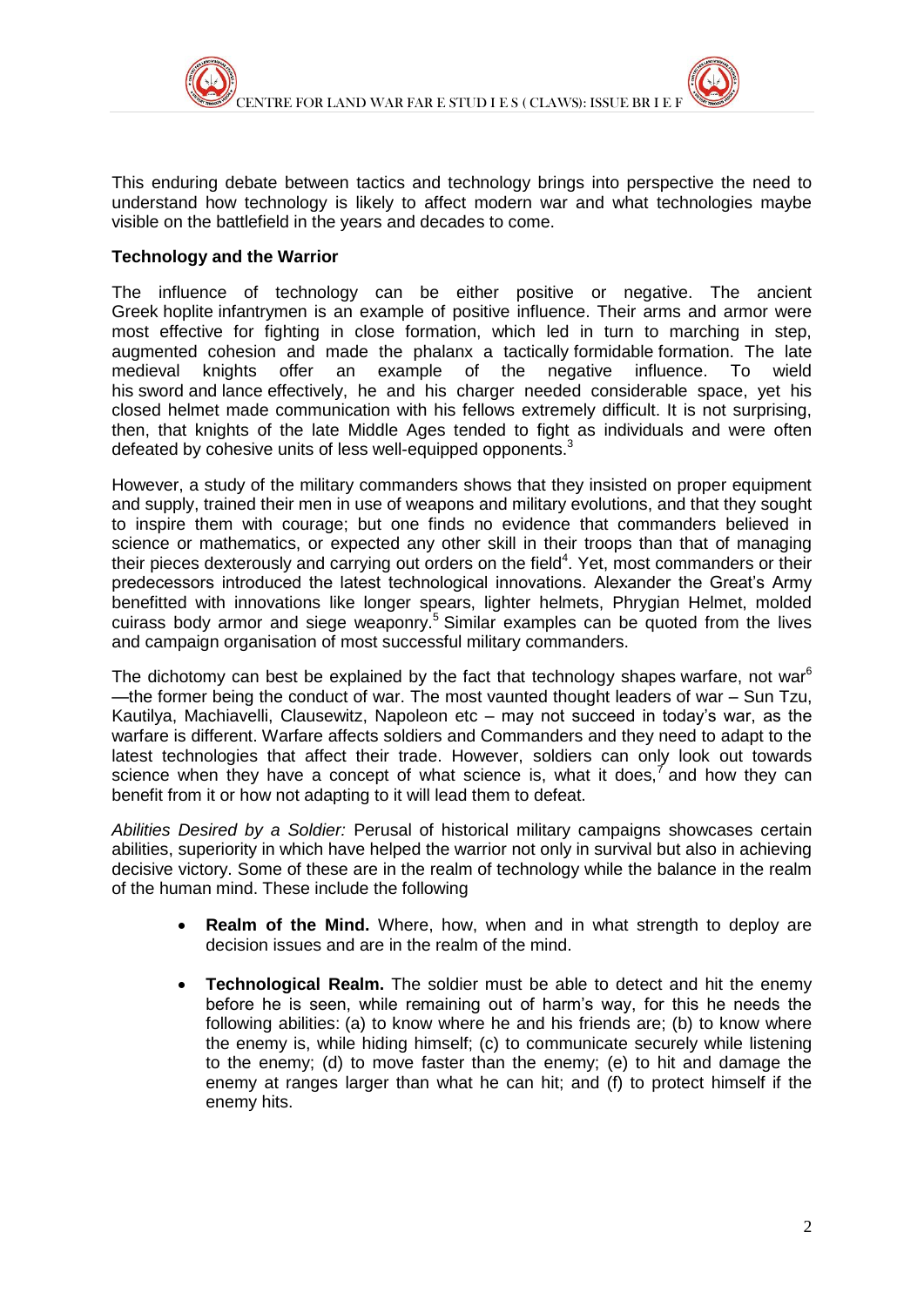

#### **Technological Abilities Desired by a Soldier**

#### **I.** *Ability to know where He and His Friends Are*

The significance of locating own and enemies' position cannot be over emphasized for a soldier. It can be the difference between life and death, defeat and victory. Importance of the information gets accentuated when troops are moving in unknown enemy territory.

Airborne Landings during the allied invasion of Sicily, were beset with the issue. American pathfinders landed incorrectly and then strong winds scattered the balance airborne forces.<sup>8</sup> Meanwhile close to 50 per cent of the British forces landed in the sea and over 200 drowned.<sup>9</sup> More than the loss of lives, the Axis forces managed to evacuate nearly one lakh men to fight and defend Italian mainland.<sup>10</sup> Franco Prussian War of 1870 was a similar tale of lack of locational knowledge. Troops unwittingly bumped into each other,  $11$  and were caught in battle and skirmishes, without any plans or directions from the leaders.

Apart from own location, knowledge of location of your friends is important for: (a) identification of friend or foe and therefore avoidance of fratricide, and (b) seeking and applying timely reinforcements at critical junctures of battle, which often play a decisive factor in defeat or victory. This never-ending quest has spurred research ranging from the use of celestial bodies, magnetic compasses and now the Global Positioning system with many intermediate milestones.

#### *II. Ability to Know Where the Enemy, is while Hiding Himself*

In 217 BC, Hannibal defeated the Romans during the second Punic War at Lake Trasimene. While some claim this to be the earliest example of a strategic turning movement others claim it to be the largest ambush in military history, in terms of the men involved.<sup>12</sup> The Romans contributed a great deal in their loss by entering a defile without reconnaissance, intelligence or appreciating it to be a likely spot for a stand, by the enemy. The pattern was repeated in 1915 at Gallipoli where lack of intelligence, knowledge of terrain or reconnaissance led to the allies losing over  $44,000$  men with nothing to show for gains.<sup>13</sup> Operation Market Garden<sup>14</sup> was an ambitious plan to encircle the heart of German Industry. Albeit, it failed due to lack of intelligence about the  $9<sup>th</sup>$  SS and 10<sup>th</sup> SS Panzer divisions.<sup>15</sup>

Efforts towards this ability, have spurred research in camouflage and concealment as also various detection technologies. The latter ranging from night vision devices to heat detecting radars etc. Some scientists are even now working towards the holy grail of the invisibility cloak.

#### *III. Ability to Communicate Securely while Listening to the Enemy*

Lord Alfred Tennyson had romanticised<sup>16</sup> the action of 25 October 1854 in the Battle of Balaclava as part of the Crimean War. While, the charge is often remembered as a battle steeped in valor, defiance and endurance,  $17$  it also stands a classic case of failure of communication. <sup>18</sup> The failure ensured that first the complete order of battle never assembled, then the charge by the light brigade was on a wrong target and finally the troops in a position to help and extricate the Light Brigade never came into action and instead retreated.

The importance of secure communication was again highlighted in the second World War when Alan Turing managed to break the Enigma code. His work contributed immensely to the success of the Allied War Effort.<sup>19</sup> A similar effort by the US to break the Japanese Purple Cipher helped the allies in their campaign against Japan<sup>20</sup>. On the other side the axis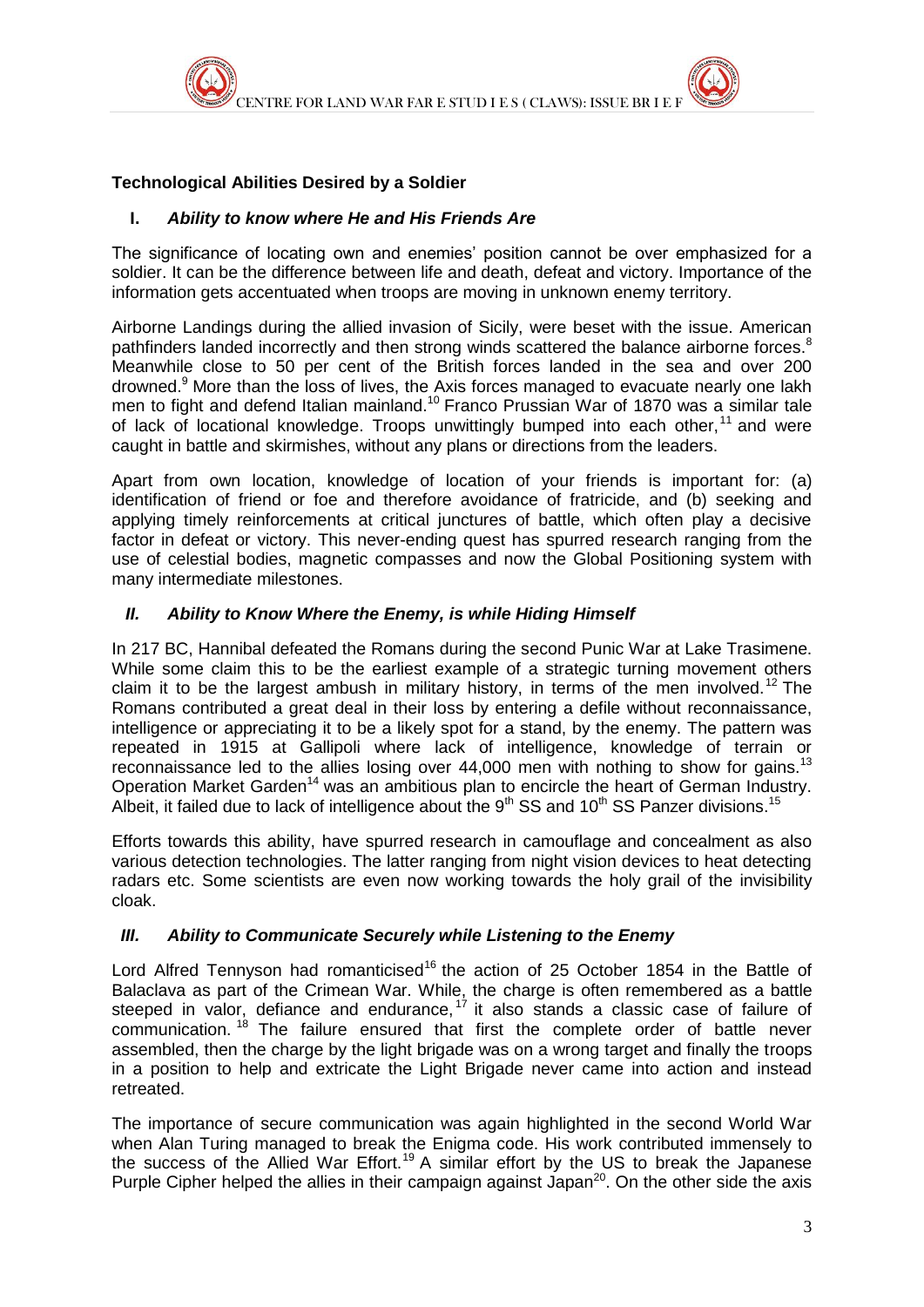powers had limited success in this effort. The Germans code breakers were spread over a number of agencies which achieved little collaboration till 1943 and nothing after that,  $21$  while the Japanese efforts floundered after Pearl Harbor.<sup>22</sup>

Starting with the messengers and network of messenger posts, to homing pigeons<sup>23</sup> and pre-designated signals based on flags, $^{24}$  this pursuit of secure communication has today advanced to software defined radios and Link-22.

#### **IV.** *Ability to Move Faster than the Enemy*

Amongst many other tactical innovations, one crucial advantage leveraged by the forces of Genghis Khan was the innovative use of the horse. Possibly amongst the first to use the stirrup and to develop a harness,<sup>25</sup> it allowed the Mongol armies to travel longer distances, faster, as also fight while standing hands free in the saddle.<sup>26</sup> It also gave them the ability to twist in the saddle and continuously advance and then retreat. These, hit and run tactics permitted them to attack while remaining out of harm's way.

Speed has always been essential for domination of space and time since times immemorial. Apart from the Mongols certain other military commanders who were famous for this included Hannibal in the Battle of Cannae in 216 BC,  $27$  Khalid ibn al-Walid, against the Persian Empire at the Battle of Walaja in 633 AD;<sup>28</sup> Napoleon, Fredrick the Great, Von Clausewitz and Bismarck.

In modern times the advent of mechanization increased the ability to strike faster and deeper. The German Blitzkrieg remains the most memorable example of the same. Maneuver warfare is relational movement, to pit one's strength against the enemy's weakness. For it, the ability to move faster than the enemy expects and faster than he can react, is a prerequisite ability for a soldier.

#### *V. Ability to Hit and Damage the Enemy at Ranges Larger than his Ability to do so*

Stones, bows & arrows, crossbows, javelin and lances all have been used in various forms since pre-historic times. The aim of these, was always to strike the enemy from a distance, a range beyond the latter's striking capability. One such unique weapon was the **Halberd,** designed to keep the foot soldier out of danger while facing an armored man on horseback.<sup>29</sup>

This quest for longer ranges, even in ancient times, led to development of the earliest artillery. Roman Onagers, Trebuchets and the Catapult thus emerged. Advent of the gunpowder, brought a revolution to ranges. No longer were the weapons limited by muscular strength. Flintlock and cannons emerged and proved decisive against any force lacking the same – the first Battle of Panipat stands testimony to that.<sup>30</sup>

The desire of being able to out-range the opponent has manifested into Beyond Visual Range Weapons and Inter Continental Ballistic Missiles and today possibilities of loiter weapons.

#### *VI. Ability to Protect Himself if the Enemy Hits*

In ancient times, the design and production of individual defensive equipment was restricted by the shape of the human form. Helmets, shields and body armor were common warrior attire, who had to balance the defensive requirements with the weight they could carry. Simultaneously, the era saw the emergence of walls and forts. The stone walls of Jericho, which date from about 8000 BC, represent the first known use of walls and were intended to protect the settlement and its water supply from human intruders.<sup>31</sup>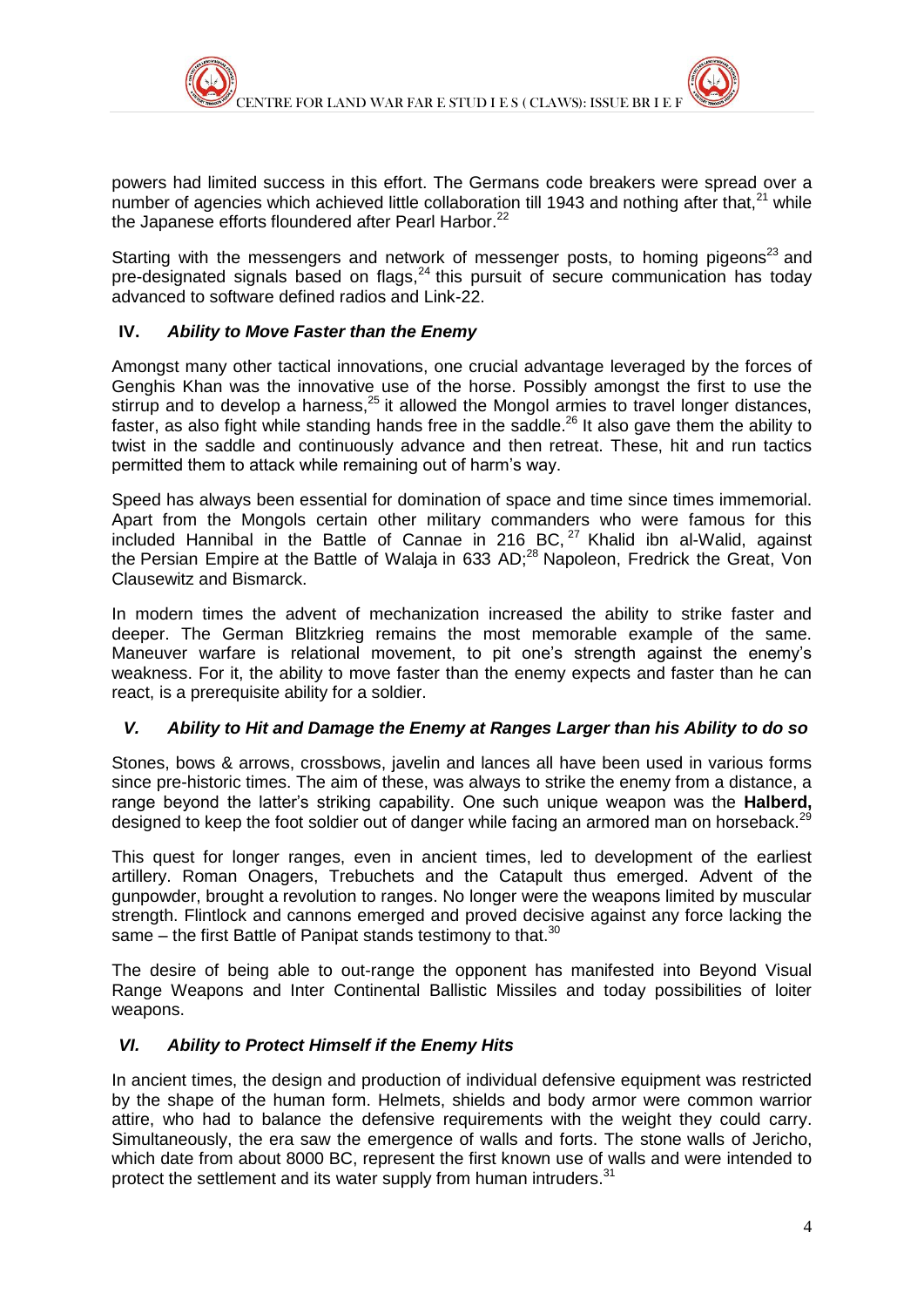

The medieval times saw improvements in fortifications; walls became fortresses and then castles to challenge the attacker who in turn needed special siege equipment to attempt breaching them. On personnel front, high-quality iron armor emerged and was then replaced with a Knight's Mail Armor. $32$ 

In modern times, the emergence of gun powder led to the advent of earthen ramparts, sunken profile and digging in. As parity of technology was achieved, firepower became the queen of the battlefield. Massed Cavalry charges or soldiers marching on the double against a firing line had little chance of success, unless they also presented a wall of fire. This was the origin of Frederick's "moving wall of fire".<sup>33</sup> Albeit when the defenses were combined with innovative defensive obstacles to stop the moving wall, the defender again gained an upper hand. This caused a comparative stalemate in the first world war, which required emergence of new technology once more to restore mobility.

#### **Development of Technological Abilities**

The pace of development of technological abilities of a soldier has not been uniform. Most, Commanders till the mid-20<sup>th</sup> century were able to innovate and develop one or two isolated abilities in their time. Short spears being replaced by longer, sturdier and lighter spears or short bows by long bows to increase the range of hitting the enemy. Adding stirrups allowed firing arrows on the move and ride longer distances. But, in no era could all the desired abilities be addressed simultaneously.

This changed in the second half of the  $20<sup>th</sup>$  century. The advent of the computer age provided an unparalleled impetus to innovation. Resultantly, all the technological abilities desired by the soldier were now addressed and improved simultaneously. This got popular in the end 90s as the 'Revolution in Military Affairs'. The revolution  $-$  if anything  $-$  is just accelerating as new innovations keep adding to the abilities of the soldier.

Militaries which fail to keep pace with this, often lose the warfare aspect of war. Al Qaeda and Taliban versus the US is a typical example. Irrespective of the outcome's perception – the technological laggard former, loses soldiers many more times than the US. Having no answer to drones, the AI Qaeda issued its own guidance for avoiding drone attacks.<sup>34</sup> but the success of these are limited. Even armies much more advanced compared than Al Qaeda and Taliban are not immune to losses attributed to technological asymmetry – this was highlighted when Iran lost Maj Gen Qassim Suleimani to a drone strike.<sup>3</sup>

#### **Technology and Future Warfare**

#### **Exponential Technologies**

 *Kurzweil's Law of Accelerating Returns.* Moore's often quoted Law states that the number of transistors on a microchip doubles about every two years, though the cost of computers is halved. <sup>36</sup> But computers are essentially an enabling technology affecting all fields of life; latter's convergence in turn, results in an exponential scale of improvement. Ray Kurzweil defined this as the 'Law of Accelerating Returns' – which has increasingly found evidentiary support. An analysis of the history of technology shows that technological change is exponential, contrary to the commonsense "intuitive linear" view. So, we won't experience 100 years of progress in the 21st century — it will be more like 20,000 years of progress.<sup>37</sup> To view it in context, agriculture is estimated to have begun between  $13,000$  and  $9,500$  years ago.<sup>38</sup> How technology of today, will be viewed as, by a time traveling hunter gather of 20,000 years ago, will be how much technology is likely to change in the next 100 years.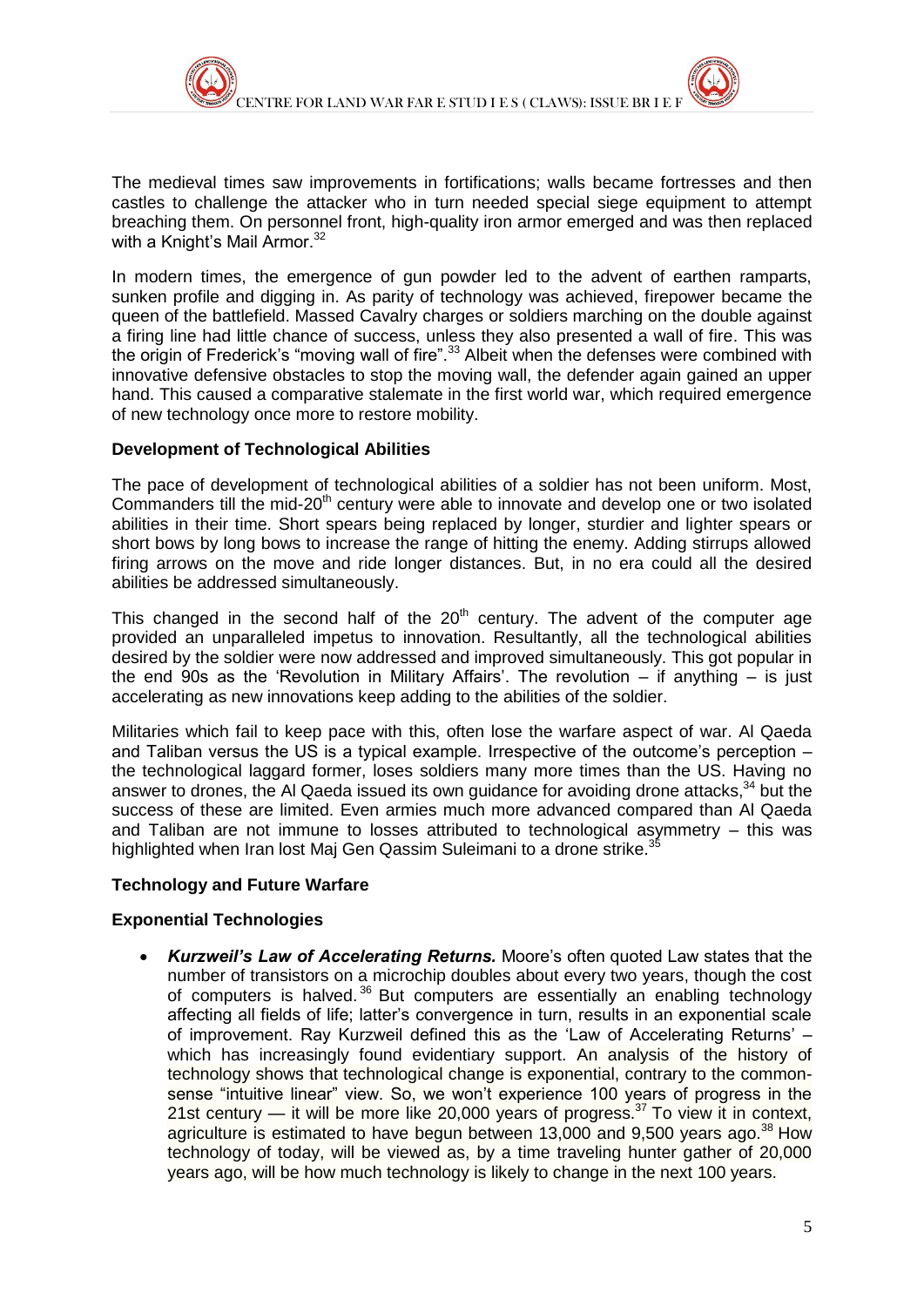- *Growth Cycle of Exponential Technology.* The cycle of growth of technology in the modern world consists of the following stages:<sup>39</sup>
	- o *Digitalisation:* This is the stage when technology becomes digital. At this stage, it jumps on the back of Moore's Law and begins accelerating exponentially.
	- o *Deception***:** In this stage the technology generates a lot of hype but early progress is slow. Hence, initially the technologies fail to live up to the hype.
	- o *Disruption:* The stage when the technologies start impacting the world and disrupting existing products, services, markets and industries.
	- o *Demonetisation:* In this stage the technology no longer has a cost either money totally vanishes from the equation or becomes cheap enough not to be of consequence.
	- o *Dematerialisation:* This is the stage when products disappear as the technology converges with other products.
	- o *Democratisation:* In this stage, the technology is so widely available that not having it is an exception while enforcing its denial is an issue.
- *What the growth cycle shows.* It shows that neither the development of new technology, nor its availability is about big investments – but rather about increasing convergence with the other existing technologies. When  $1.8$  gigapixel<sup>40</sup> camera Argus – 1S had to be designed – instead of spending money designing and manufacturing a new imaging chip – the designers made do with imaging chips found in the common cell phone. A mosaic of 368 of these chips was used to design and construct the Argus – 1S – having the capability to recognize a bird from 17,500 feet. In addition, it has a much wider field of view compared to a routine UAV camera.<sup>41</sup> Similarly, the technology packed in a smart phone would have cost a million USD in 2012, today it costs less than 50 USD.<sup>42</sup>
- *Forecasting the Future.* To study the effects of technology on any aspect of the future, focusing on technologies which have crossed the digitalisation stage is helpful. These are proven technologies, and it's a matter of time before they are widely available. A similar approach to understand future warfare is astounding in the changes that may occur.

#### **Technologies which may Affect Warfare within a Decade**

#### *I. Block Chain*

Essentially an enabling technology, it has the potential to be a bedrock of the worldwide record-keeping systems.<sup>43</sup> Post its appearance in 2008<sup>44</sup> the technology has evolved and has become the foundational core of systems where data integrity is key. Many large companies have already adopted the technology, $45$  while national governments and/or their departments have been experimenting with it.<sup>46</sup> Estonia has implemented the technology across the board in governance.<sup>47</sup> Recent advances in (what is claimed as virtually unbreakable) encryption technology further boosts digital data storage.<sup>48</sup> Within India, Niti Aayog has also released a paper recommending a strategy for its' adoption<sup>49</sup>. As per pages 19 and 23 of the document – in a pilot project – *Niti Aayog* managed to optimize the fertilizer subsidy supply chain by using it. The paper also recommends its use for other sectors where data integrity of immutable records are essential.<sup>50</sup>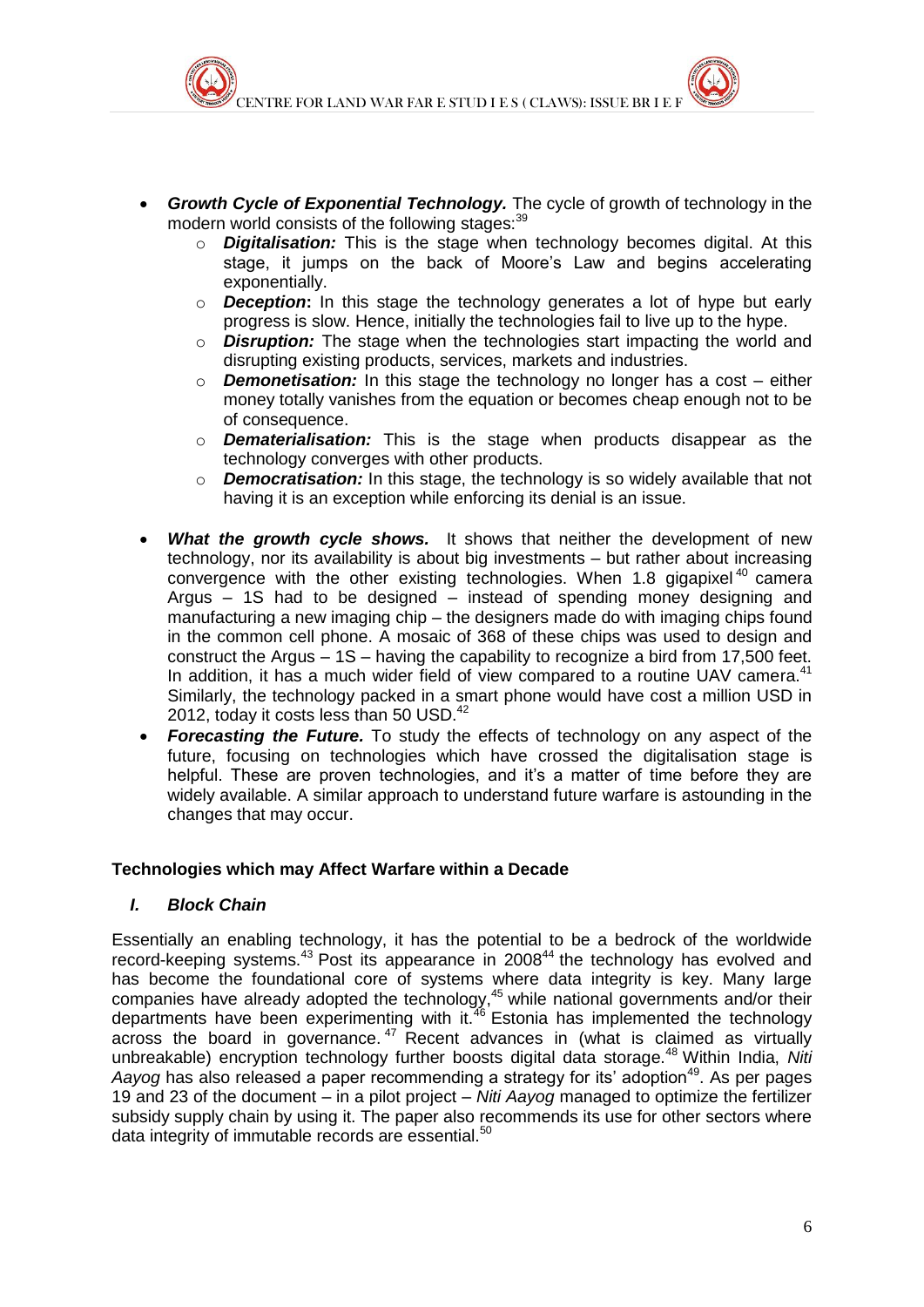

In the armed forces, immutable data integrity is essential for its functioning and, a prerequisite for trust in digitization. Considering that digitized data is but the first step for exploiting exponential technologies, block chain offers the ideal (and possibly the sole) bridge between trust and the future.

#### *II. Artificial Intelligence (AI)*

According to John McCarthy, "AI is the science and engineering of making intelligent machines, especially intelligent computer programs".<sup>51</sup> An intelligent machine is a machine that mimics the way humans think, feel, move and make decisions. It could also act in conjunction with a human to compliment and improve their ability. It's a technology which had been on charts since early 1950s<sup>52</sup> many believe that's it not even out of the laboratory as yet. Albeit, it's virtually already available on our mobile phones. A decision enabling technology, which enables people to rethink how we integrate information, analyze data and use the resulting insights to improve decision making.<sup>53</sup> Consequently, it is transforming every walk of life.<sup>54</sup> Its applications are limited only by imagination.

#### *AI in Defence*

- o *Data Analysis.* AI can play a substantial role in national defense. Through its Project Maven, the American military has deployed AI "to sift through the massive troves of data and video captured by surveillance and then alert human analysts of patterns or when there is abnormal or suspicious activity.<sup>55</sup>"
- o *Near Real Time Analysis of Data.* The big data analytics associated with AI, will profoundly affect intelligence analysis, as massive amounts of data are sifted in near (if not) real time. This would provide commanders and staff a level of intelligence analysis heretofore unseen. While command and control will similarly be affected as human commanders delegate routine, and sometimes certain key decisions to AI platforms.
- o *Reduction of OODA Loop.* This would dramatically reduce the time associated with the decision and subsequent action.<sup>56</sup> So fast will be this process, especially when coupled with automatic decisions to launch artificially intelligent autonomous weapons systems, that a new term has been coined specifically to embrace the speed at which war will be waged: hyperwar.<sup>57</sup>

#### *III. Information War*

Information war is the manipulation of information trusted by a target without the latter's awareness so that the target's decisions are against their own interest and in favor of the one conducting it. Strictly it is in the realm of war, albeit, in its' application it has implications for warfare also.

While, theoretically many types of information war can be described – two directly affect warfare and the soldier. These include: First, Psychological Warfare; wherein the aim is to sow doubts in the minds of the soldiers not only about the justness of their cause but also of their chances of victory-<sup>58</sup> it involves not only spreading misinformation but also protecting your own from it. The latter takes the form of rules to deny the services to own and/or firewalls to filter unwanted information. Second, Cyber War; while Stuxnet virus and its role in damaging the Iranian nuclear centrifuges in particular<sup>59</sup> and program in general is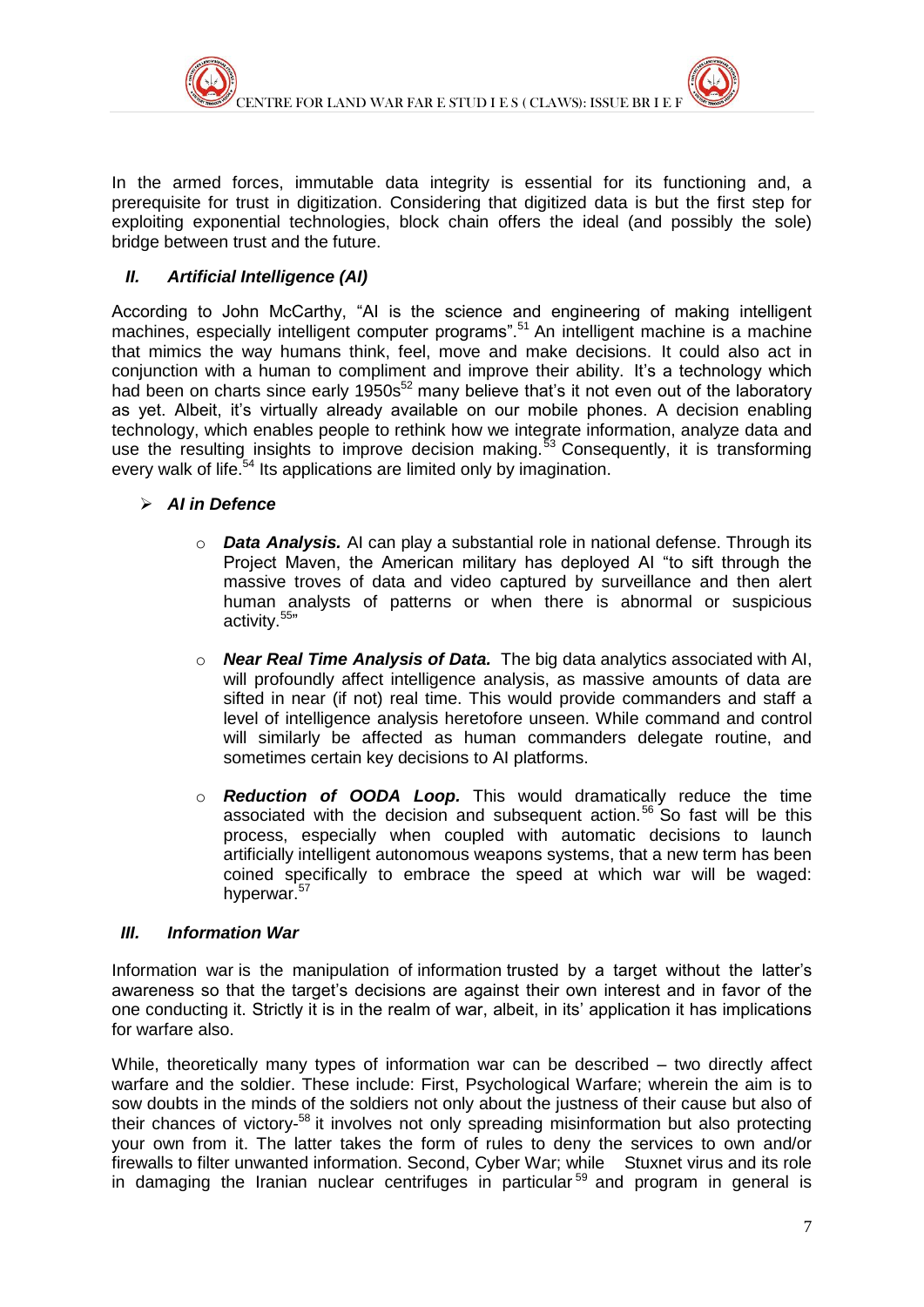

comparatively well known, a lesser-known cyber-attack – though more widespread – involved the Russians in the 2008 Georgian war.<sup>60</sup> A Distributed Denial of Service attack it was aimed at the Georgian infrastructure. Similar attacks to impair opponents' infrastructure were again resorted to by the Russians – possibly four times – against Ukraine between 2015 and 2017. $^{61}$ These are likely to be affected by the following: -

- o *Network Availability.* Today the network for data is dependent on availability of cell towers or fiber optic networks. Resultantly, areas devoid of these are still not connected. But certain projects – already in advanced stage of implementation – aim to bypass the requirement of towers and spread the web worldwide especially in rural areas where it is presently not available. These include: Alphabet's Proiect Loon:<sup>62</sup> Greg Wyler's OneWeb; $^{63}$  Amazon's project Kuiper; $^{64}$  Space X's Project Starlink; $^{65}$ and O3B Network.<sup>66</sup>
- o *Speech Synthetization.* A large number of projects are today working to replicate an individual's voice with near complete accuracy. Bengaluru based Deepsynch $67$  offers an Augmented Intelligence that learns the way you speak. It creates a digital model of the user's voice and learns hundreds of features including the accent to the way you subtly express oneself. It does this, by using advanced forms of deep learning. Facebook claims it can clone an individual's voice in just 500 milliseconds. <sup>69</sup> Google's Wavenet claims that with 30 mins of data it can also adjust for emotion, pitch and speed.<sup>70</sup> The net result of these is that we may not be listening to the one we believe we are listening to but rather to some computer and will not be able to differentiate.
- o *Deeper Fakes.* AI-generated fake videos are becoming more common and convincing. Reportedly first started in 2017, today it takes but a few steps to make a face swap video. All that is required is a high-end computer with powerful graphics cards or better still, computing power in the cloud. A Chinese mobile app – Zao – has brought the technology to a smartphone.<sup>71</sup> Combined with speech synthetization, it means we cannot be sure if any audio video message is real or fake.

The cumulative impact of these would be: -

- (a) The receiver (presently mobile phone) would shrink drastically as
	- Computation would move online.
	- Need of a cell tower and in turn antenna in the receivers would be eliminated.
- (b) Denying services through rules would be near impossible.

(c) National firewalls would lose effectiveness as there would be no fixed gateways.

(d) Psychological war will be based on hyper personalization as fake messages will seemingly be delivered by individuals we trust.

(e) Cyber-attacks on infrastructure would be easier and more frequent requiring not only hardening but also regular monitoring.

(f) Data will have little protection through rule-based regimes. The oil of the modern world - each individual will have to be conscious of and protect their data as they protect their currency savings.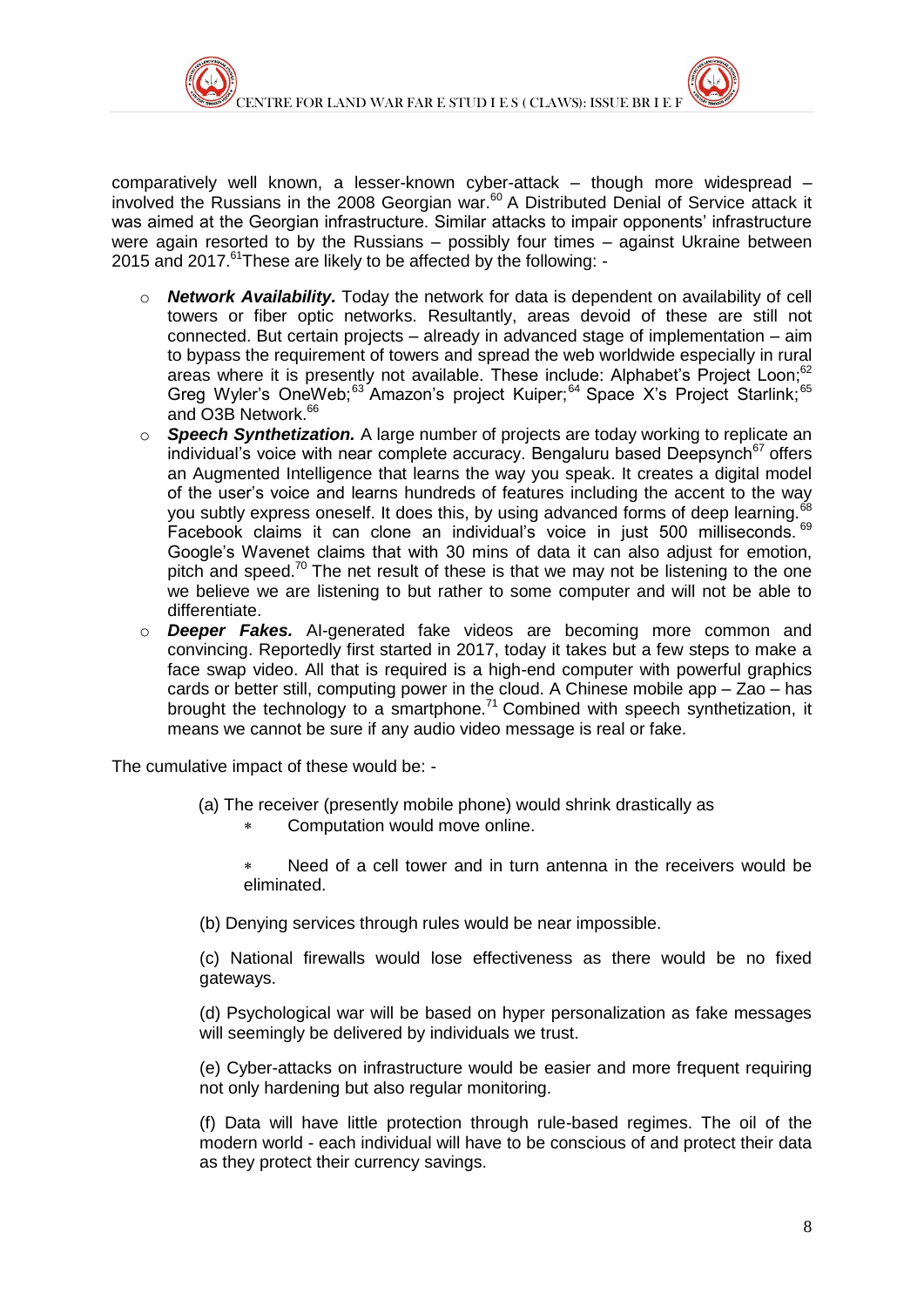

#### **IV.** *Sensors*

In 2009 there were approximately 12.5 billion sensors of various kinds deployed in the world. By 2015 the number is estimated to have increased to 15 billion.<sup>72</sup> Compare this with the population of the world estimated to 7.8 billion.<sup>73</sup> The sensors are obviously not equally distributed but with the reduction in price and widespread availability of the web, it is but a matter of time before the gap is bridged. Many believe that the world has acquired an electronic skin.<sup>74</sup>

The accuracy levels of these has also been increasing – compared to the last generation accelerometer or GPS based devices like fitbit or apple watch – the likes of Oura Ring offers a 99 per cent accuracy compared to a medical grade heart rate tracker.<sup>75</sup> Moreover, the cost of these has already fallen to as low as 300 USD. This is likely to fall even further. These sensors are today being used from health monitoring to smart shelves for inventory control, from thermostats to pollution detectors the usage is limited only by imagination.

In the Armed Forces, these are already facilitating frontline casualty management, auto generation of demands, monitor usage of critical stores, and most importantly as eyes and ears of autonomous systems. Increased integration of these in the years to come will also facilitate decision making as well as advance warnings networked system with capabilities far in excess of the existing devices. On the flip side though, the fog of war is fast being replaced<sup> $76$ </sup> with a data deluge, processing of which is no longer humanly possible without AI.

#### **V.** *Robots and Autonomous Weapons*

After the initial failure of robots at Fukushima, special plans were drawn worldwide to develop robots capable of operating in the most challenging environments. While the first successful foray inside Fukushima was accomplished not before 19 Jul 2017.<sup>77</sup> the endeavor ensured rapid development in the field.

Today, convergence with sensors and AI have ensured that robots are capable of performing a vast array of tasks. From delivery to load carriage to precision jobs and working in dangerous environments – customized robots are increasingly emerging as the solution. Some believe that they would singularly be responsible for the most profound change on the battlefield since the atomic bomb.  $78$  They are already capable of performing various combat roles like search and rescue, explosive disarmament, fire support, reconnaissance and logistics support to name but a few. Many believe we will see fully automated lethal autonomous systems in the near future, potentially making the role of human soldier obsolete.<sup>79</sup>

While fully automated weapon systems are believed to be in contravention of the Geneva conference, $80$  the role of the man in the loop is increasingly becoming less. Today making a decision of an opponents' life is akin to playing a video game.

- $\circ$  First appearing in World War  $I^{81}$ , the ambitious design was limited by the technology of the day. As the technology developed, military robots have slowly become essential tools in national arsenals.
- o Even non state actors are already experimenting with these. The first such attack has already occurred on 04 Aug 2018 $^{82}$  – a bid to assassinate President Nicolás Maduro of Venezuela. Though a failure for varied reasons, the attempt displays the lethal potential of the technology whose availability is rapidly increasing and cost reducing.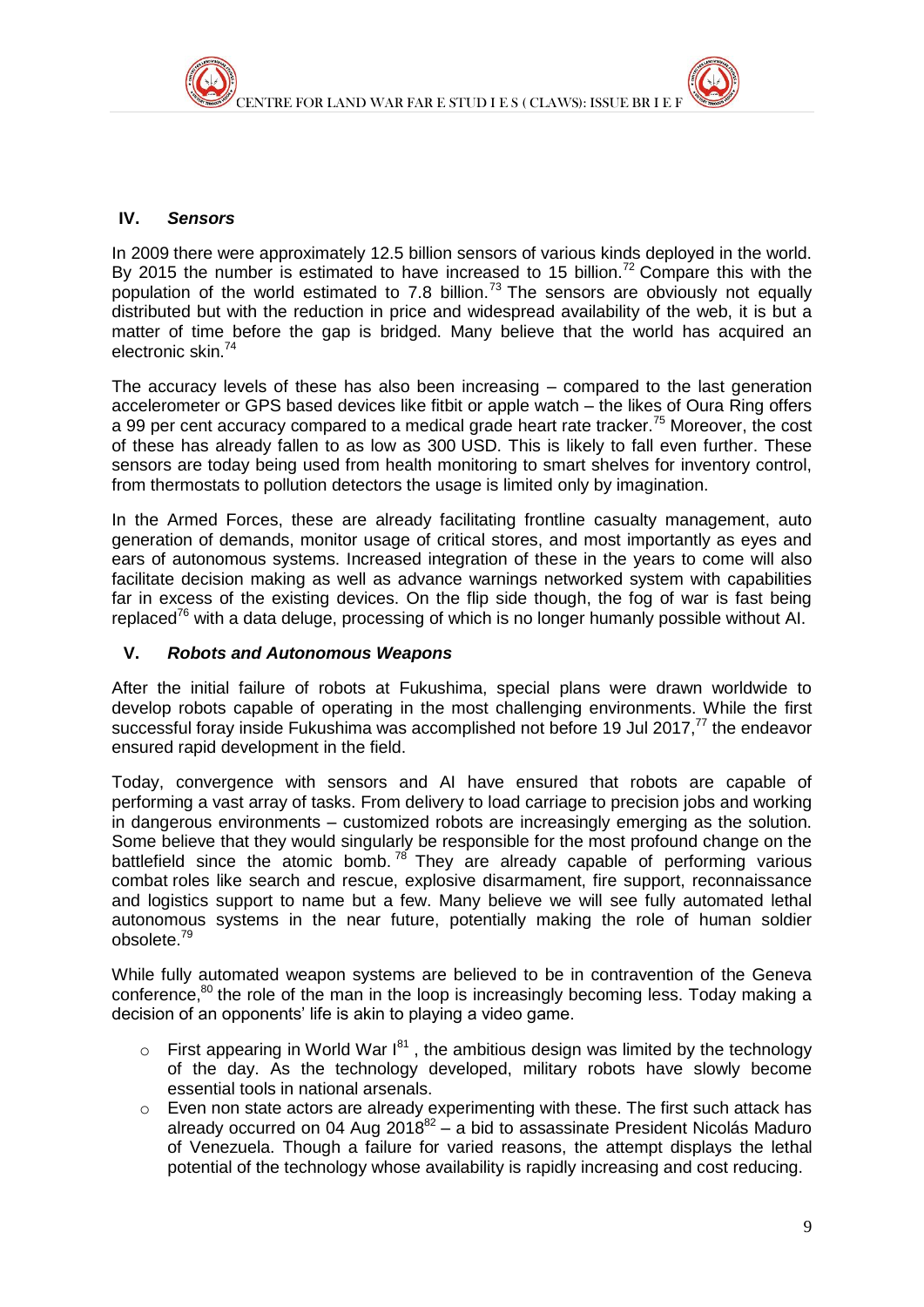- $\circ$  Today a small quadcopter,  $^{83}$  few inches in diameter (and costing less than a restaurant meal) can carry a small shaped charge - maybe just 1 to 2 gms – capable enough to punch a hole in few mm of steel. These can be carried, by the millions in one vehicle, programmed to operate in swarms to deliver and detonate the charges. With falling costs, success rates as low as 5 to 10 per cent can cause havoc in the enemy ranks. Additionally - unlike guns - millions of these can be controlled by just a couple of controllers. 84
- $\circ$  The advent of robotic weapons will be further accelerated with further advances of technology e.g., University of Michigan reported on 20 Aug 2020 that they were able to increase the range of robots by as much as 72 times by using structural zinc and distributive batteries.<sup>85</sup>

#### **VI.** *Virtual and Augmented Reality*

Presence is the new development. For all of history our lives have been limited by the laws of physics, mitigated by the five senses. Virtual reality is rewriting these rules. It's letting us digitize our experience and teleport our senses, into a computer-generated world where the limit of imagination becomes the only brake on reality.<sup>86</sup> Holographic effects of virtual reality are already being used by politicians, to connect with voters en masse.<sup>87</sup> Costs have fallen dramatically<sup>88</sup>; consequently, they are today visible in the form of 3D advertisements of various products especially at shopping malls.

Advanced armies have integrated these for training purposes. It enables participants to get a real feel of the terrain much before they physically reach it. Additional, filters can be added to give them a presence in lifelike combat contingencies and permit practicing of drills in real time.

Augmented reality seeks to raise the bar to a whole new level. Its systems are targeting more senses than just vision<sup>89</sup> - 360<sup>o</sup> audio, touch, scent, taste every kind of imaginable sensor is being integrated with it through convergence with haptic technology.<sup>90</sup> Even though standalone sets are not yet cheap, cloud computing brings the experience within reach of the common man. Pokemon Go is one such example, wherein Augmented Reality within a mobile phone allowed gamers to experience an alternative reality.

Resultantly the boundaries between the digital and physical world are starting to fade. The world, is gaining layers of information, invisible without the right apparatus. Rich, personalized and interactive data $91$  can be made available with the right equipment. One such application already available is the Google Lens<sup>92</sup> which can help in decoding the landscape.<sup>93</sup> It will not only make maps redundant but also enable much larger information (which otherwise is limited to operations rooms) to be available in real time. Commanders leading platoons and companies can be told in real time when they are approaching possible ambush sites, minefields or when alternate routes are possibly available. Once such information is available digitally, information and experience gained by a unit or an individual will never be lost and subsequent units / individuals will benefit.

Another such application is called 'System for Telementoring with Augmented Reality' (STAR) which can bring advanced surgery to the frontline. $94$ 

The technology for this is already available. $95$  It has the potential to teleport an individual from one location to another. Not yet a – "Beam me up Scotty" - moment from Star Trek, but close to it. With all our senses effective at the desired location, communications will be at a whole new level. Commanders for example may very soon be controlling operations by teleporting their senses.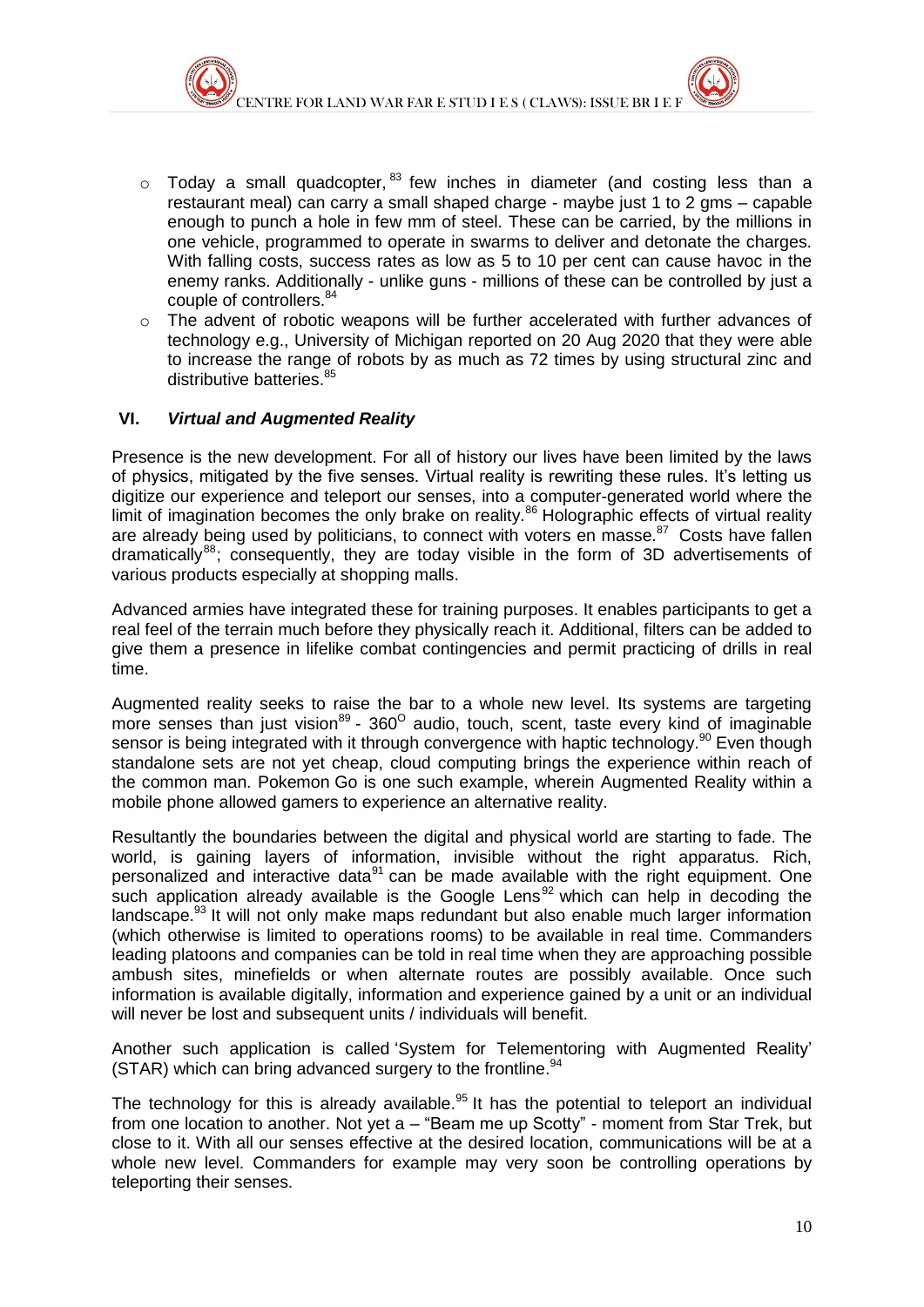

#### *VII. Space*

With the growing dependence upon satellites for a variety of purposes,  $96$  space has once again emerged as the next frontier, this time for armed conflict. Currently, only four countries.<sup>97</sup> have anti-satellite (ASAT) capability. But earth bound ASAT weapons require immense power and can potentially create a cloud of debris<sup>98</sup> - which can threaten your own space assets as also those of friendly or neutral nations.

Hence, nations have been experimenting with other ASAT proposals. France, for instance, is working on laser beams that could dazzle another country's satellite, preventing it from taking pictures of classified targets. North Korea is studying how to jam radio frequency signals sent to or from a satellite, and Iran is devising cyberattacks that could interfere with satellite systems.<sup>99</sup> China is testing lasers on satellites in the name of gravity satellite,<sup>100</sup> many believe that it can be used to dazzle hostile satellites too.

Russia has launched a commercial satellite specifically designed to rendezvous with other satellites.<sup>101</sup> Named Cosmos 2542; a week after launch, it released a sub-satellite, Cosmos 2543, capable of maneuvering in orbit to observe, inspect or spy on other satellites. This sub-satellite moved close to a US spy satellite, USA-245, and to another Russian satellite. On 15 Jul 2020, the system was tested and it released an object at a relative high speed, around 200 meters per second.<sup>102</sup> The Russian Defense Ministry called it a peaceful inspection,  $103$  but others believe that it is like a bullet in space. As satellites speed through the void at tens of thousands of miles per hour, the smallest contact with another object risks smashing a hole in its solar panels or damaging or even destroying it, depending on the size of whatever it may hit. US and UK hence called it a projectile "with the characteristics of a weapon".<sup>104</sup>

Other technologies being considered / experimented involve creating equivalent of armed satellites by mounting technologies capable of interfering with or destroying the opponents' satellites. These include: machine guns, lasers, directed energy weapons capable of firing a beam of microwave radiation, and radio jamming.

#### **VIII.** *3D Printing*

The technology has been around since 1981.<sup>105</sup> But the crucial difference is that earlier only plastic was being used but today many more materials are being utilized.<sup>106</sup> Hence, today  $\frac{1}{2}$  increasingly complex objects are being printed.<sup>107</sup> Attempts are being made to print even replacement organs like capillaries and kidneys.<sup>108</sup>

Prices have already starting falling and it is today possible to add new products within hours. Apart from food,<sup>109</sup> and fuel almost everything can be printed with it. Experience of the technology utilization in disaster relief <sup>110</sup> , especially when powered by solar power, <sup>111</sup> displayed its versatility. The technology has also proven itself proficient in improving the existing systems.<sup>112</sup>

It is believed that within a few years the technology will not only be the beginning of the end of supply chains but also of waste in terms of holding of inventories. The technology can potentially reduce the logistics chain for any combat force drastically.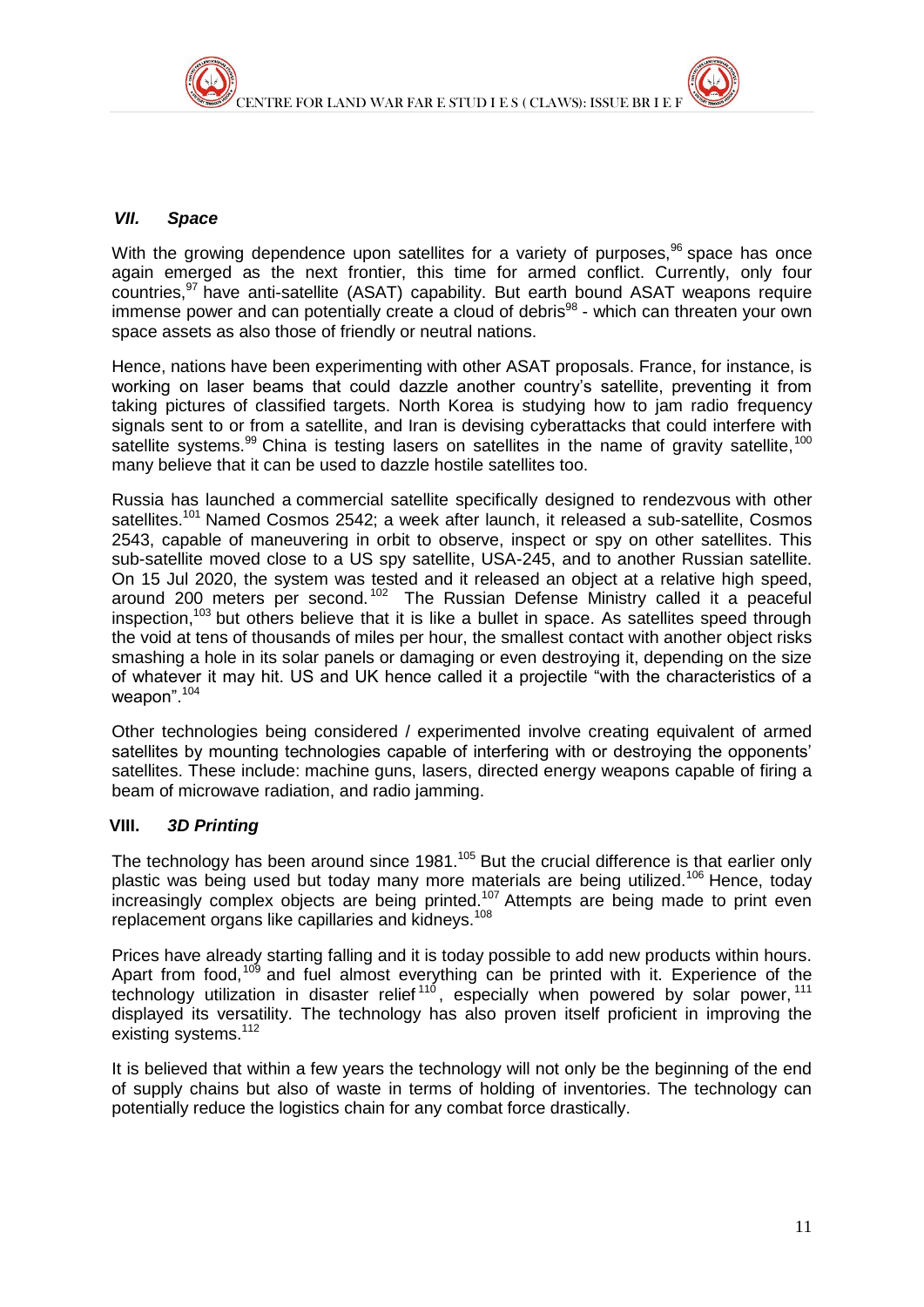

#### *IX. Material and Nano Technologies*

This refers to fields of science which are solving everyday problems on a daily basis. From self-cleaning clothes and windows to lighter and more durable equipment, all fields of life are benefiting from these. Some of the current applications which can affect warfare include: -

- *Renewable Energy.* Considering that most of the operational deployments of armed forces are away from the available power grids, the costs of fuels to provide power for equipment and day to day activities is tremendous. In the medium to long terms these can be mitigated by adoption of renewable energy.
	- $\circ$  **Solar Energy.** The photovoltaic efficiency of solar cells has already doubled<sup>113</sup> from 8 per cent to more than 16 per cent, in lab conditions it is supposed to be touching  $34.5$  per cent<sup> $114$ </sup> and more.<sup>115</sup> Simultaneously, the costs per watt of the system has fallen from 300USD per watt in mid-fifties,<sup>116</sup> to less than one USD presently.<sup>117</sup> Theoretically it is believed that a photovoltaic efficiency of 66 per cent may soon be achieved<sup>118</sup>. This would further reduce the costs.
	- o *Wind Power.* Wind power has come a long way, but it still has a lot of room to grow. Apart from the efficiency that has been imbibed with lighter and more durable material,<sup>119</sup> costs have come down with its co-location with solar power plants.
	- o *Battery Technology.* One of the primary problems with renewable energy, particularly wind and solar, is that power gets generated when the wind or sun is available, rather than when it's most needed. This problem would more or less disappear if the world could come up with a massive, cheap, long-lasting battery design that could be used to store power at grid-scale levels and feed it back out when required.<sup>120</sup> Molten salt batteries provide this answer.<sup>121</sup> Though not yet available for mobile equipment, these are ideal for static locations.

Other Nano Applications for Defense include: -

- **Explosives and propellants.**<sup>122</sup> Explosives and propellants use chemical energy to produce a super/sub sonic wave. Nano-energy material has a faster decomposition reaction rate. It has been demonstrated that with equal mass these can produce double the energy. In addition, they deliver a better controlled burning rate and better safety.
- *Management of CBRN threats.*<sup>123</sup> The small size of nano materials permits presence of greater number of constituting atoms/molecules at the surface of a material. This permits better bonding, higher reactivity and sensitivity which can be exploited in detection equipment.
- Camouflage and stealth.<sup>124</sup> It is a big challenge for camouflage designers as well as material scientists to engineer materials that can meet the operational requirement of protecting the personnel and combat equipment from the detection over multiple wavelengths. Nanomaterials and metamaterials provide multispectral stealth solutions together with the scope of tailoring of such characteristics as per the requirement. They also provide for better radar and microwave absorption. Nanomaterial can also be used for adaptive camouflage.
- Lightweight military platforms.<sup>125</sup> Lighter weight military platforms has been a constant requirement. Metals were replaced with alloys and now composites. Composites are materials made from a combination of two or more natural or synthetic materials differing in their physical or chemical properties. They are mechanically stronger than its individual components, have more life and lower cost. Nanocomposites include reinforcement material having at least one dimension in a nanosized range which makes them stronger and yet lighter.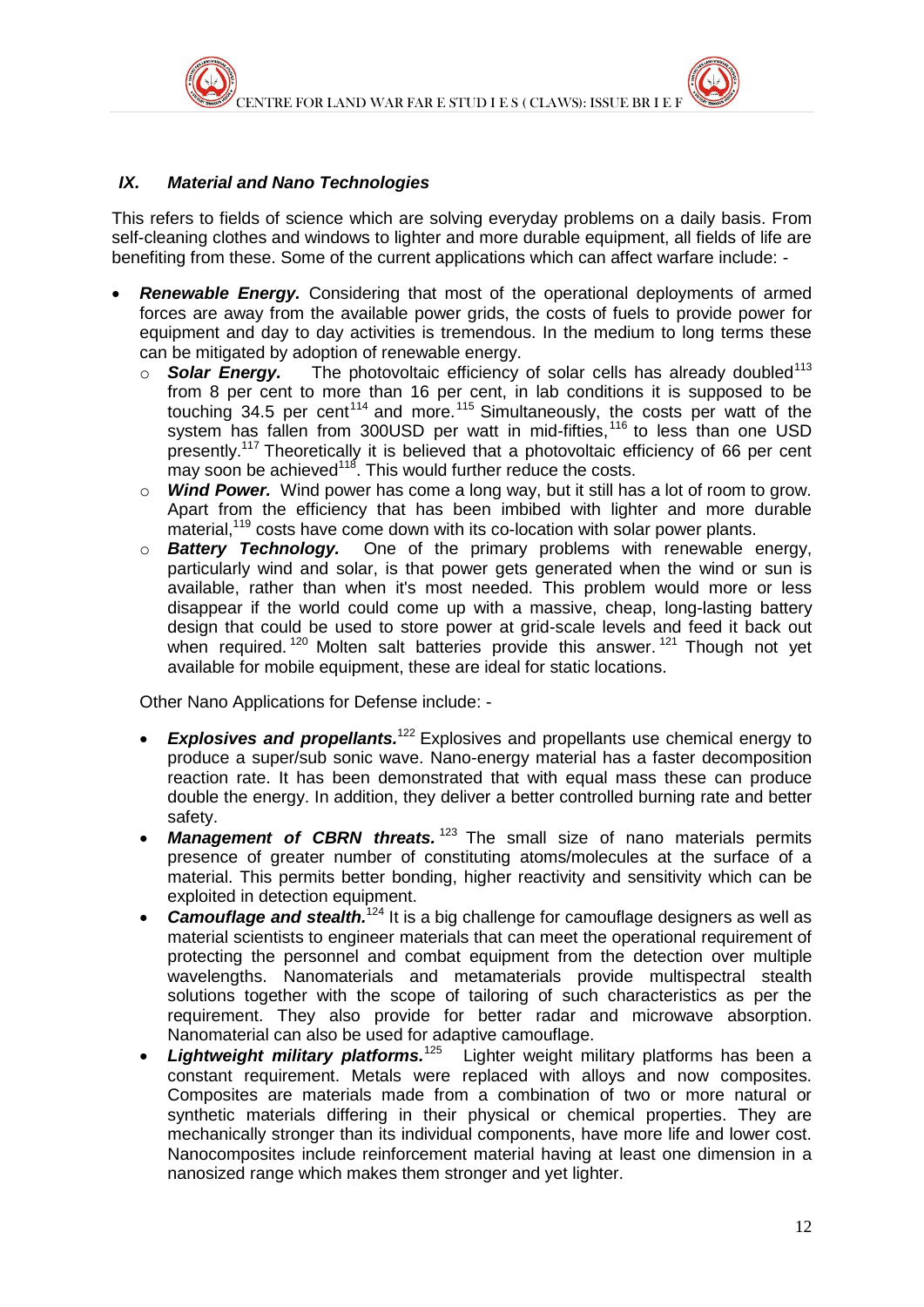- **Smart soldier technology.**<sup>126</sup> Nanomaterial based soldiers' equipment will be lighter weight than existing equipment. In addition, it can include Smart textiles, exoskeletons and energy harvesting systems. This will enable more multifunctionality with lesser load.
- Advanced weapon systems.<sup>127</sup> Nanotechnology can enable development of precision-guided firearms at par to those designed for fighter jets. These will intrinsically include target acquisition, advanced fire control, and display technologies; enabling them to engage a target without any error in one shot. Such weapons can be made available for use by snipers, counter-defilade engagement, underwater amongst others. Apart from extended ranges these would reduce logistics. Similarly, the technology would be useful for hypersonic missiles, directedenergy, microwave, laser and particle beam weapons amongst others.

#### *X. Miscellaneous Technologies*

Many other technologies are under development and may appear on the battlefield – some sooner and some later. These have not been covered above because evidence has not yet appeared of their mass availability. These include:

- *Quantum Systems.* These include computers, communications, radars etc. The progress on these have been impressive in recent times and when these systems do appear, they will certainly be a disruptive force on the battlefield. One such example of progress is the achievement of the Chinese Quantum Satellite<sup>128</sup>, others report feasibilities in Quantum internet<sup>129</sup>, encryption<sup>130</sup> and communication<sup>131</sup>. Albeit most reports suggest that the systems are not yet out of the laboratory.
- *Radio frequency, biological and chemical weapons.*
- *Electric and rail guns.*
- *Laser weapons.*
- *Hypersonic Missiles and Vehicles.* Weapons exceeding Mach 5 speeds, would be capable of targeting any point on Earth in less than an hour of decision and launch. Lots of reports do suggest that these may appear earlier as especially the Chinese have been testing weapons in excess of Mach 8 and 10.<sup>132</sup> Russia too has made similar claims.<sup>133</sup> Whether such systems truly wind up proving feasible, affordable, and effective in combat remains to be seen.<sup>134</sup>
- *Neuro-Sciences or Brain Computer Interface.* Originally developed to help patients, these are an innovative technology that uses brain signals to control an external device by bypassing normal neuromuscular pathways. Though still in experimental stage however, already the technology is being experimented with for direct brain to brain communication i.e. through thoughts only. In a research published in April 2019, researchers from University of Washington claim to have established a BrainNet system. With it, researchers claim to have developed a way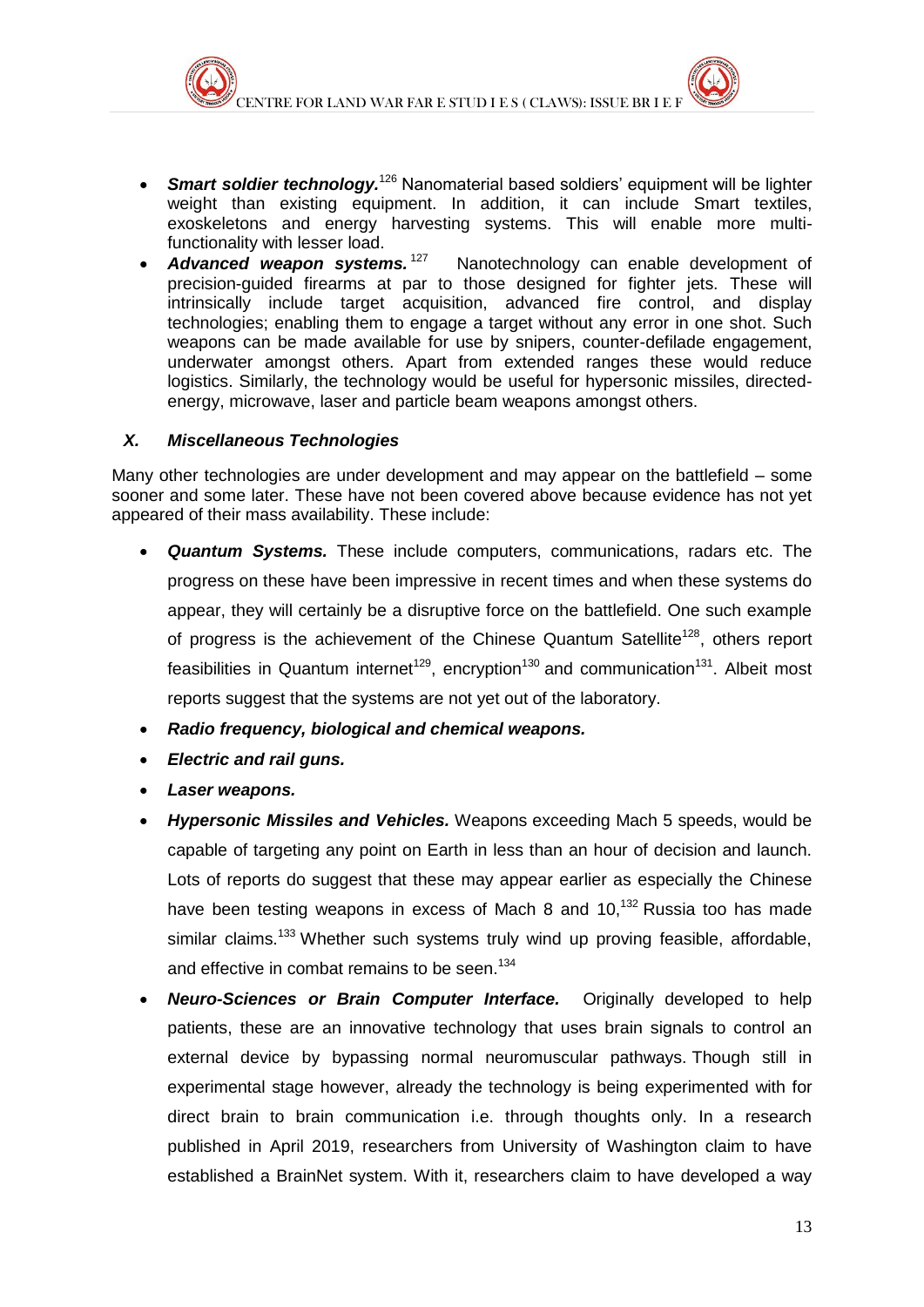for three people to communicate and solve problems together using only their brains.<sup>135</sup>

#### **Conclusion**

Technology has always been decisive in warfare. These are critical in enhancing the soldiers' abilities, which in turn affect the outcome of a battle and the war. While military commanders themselves have not been men of science, they have benefitted by introducing the latest technologies. Till just a century back, national economies were highly reliant on militaristic achievements – which gave societies loot, colonies and captive markets. Hence, technologies were often developed for the military and later percolated to the civil field, where in turn they were a catalyst for further research.

But in recent times, these dynamics of technological advancement have changed. For one, the national economies have now become the driving force and militaristic achievements are secondary. Simultaneously, the advent of computers and digitization has boosted the pace of development to a rate never seen before. It is not surprising then that technology developed for non-military purposes is often, far advanced compared to the one being used by the armed forces. The challenge for military commanders therefore is to integrate and use the advancing technologies to meet their goals. Digitization is and will remain the bedrock on which exponentially advancing technologies can be integrated. It involves not only digitization of existing data but defining the problem statement in a manner which digitized systems can understand and innovate from.

The paper has attempted to cover some technologies which are known to have been developed beyond the laboratory and hence may appear on the battlefield within the decade. There would certainly be more, albeit digital platform would more likely than not, be the common denominator for their integration.

#### **End Notes**

<sup>1</sup> <sup>1</sup> They enabled the Koreans to win ten successive naval battles that decimated the Japanese navy. Reportedly the Japanese lost close to 315 ships and their crew while the Koreans lost only 37 sailors and no ships. See Shawn Ford (1997), "The Failure of the 16th Century Japanese Invasions of Korea", History 241W: Asian History from the 15th Century to Present[, https://www2.hawaii.edu/~sford/research/turtle/](https://www2.hawaii.edu/~sford/research/turtle/) accessed on 09 January 2021.

<sup>&</sup>lt;sup>2</sup> Widely believed to be the best dogfighter of its era. "Folland Gnat",<https://www.boeing.com/history/> accessed on 09 January 2021.

<sup>&</sup>lt;sup>3</sup> [John F. Guilmartin](https://www.britannica.com/contributor/John-F-Guilmartin/3551) "The [Flintlock"](https://www.britannica.com/technology/flintlock), <https://www.britannica.com/technology/military-technology/The-flintlock> accessed on 09 January 2021.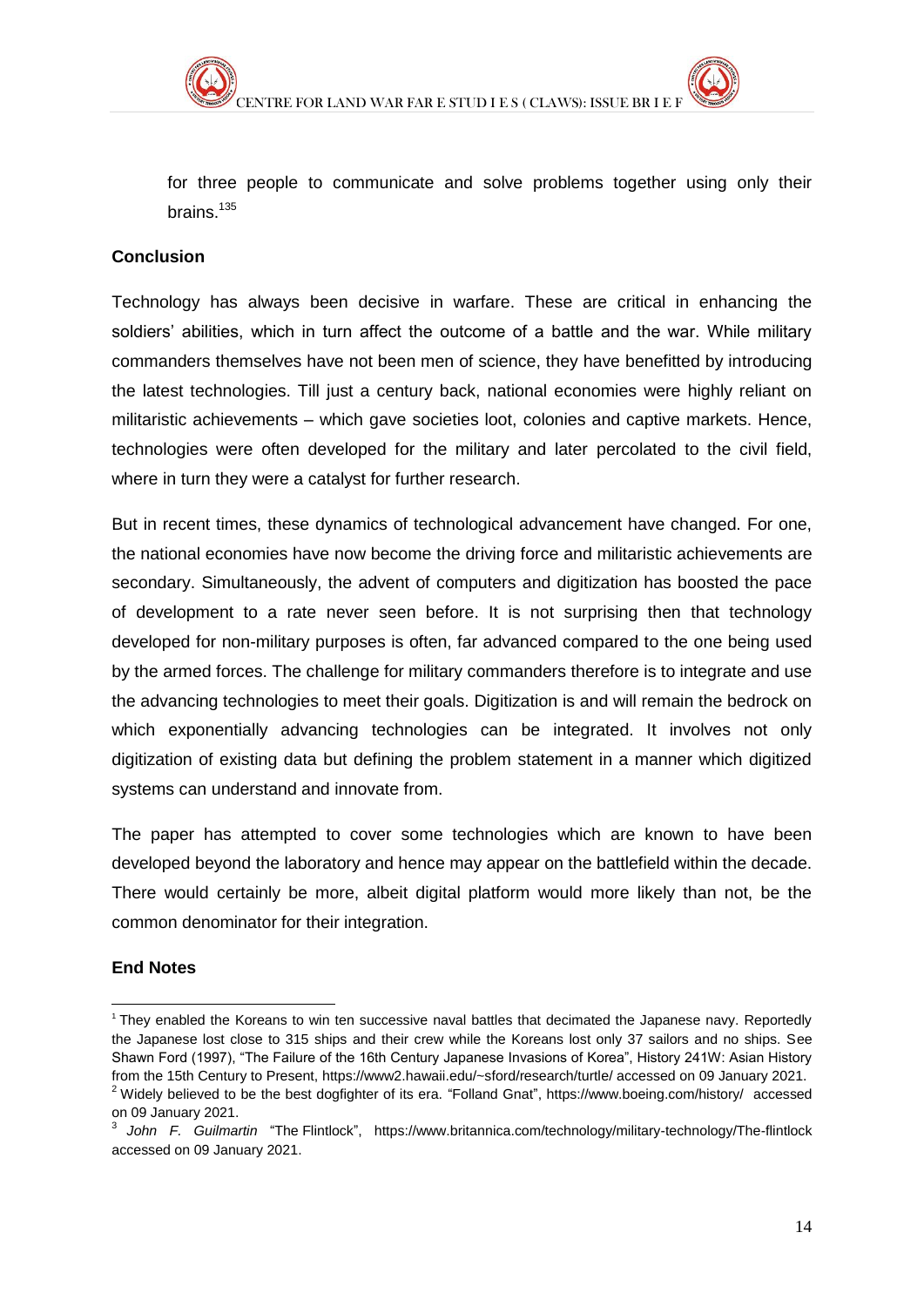

<sup>4</sup> Monte D. Wright et al. (1969), *Science, Technology and Warfare*, US Government Printing Office, p. 21, [https://media.defense.gov/2010/Sep/29/2001329779/-1/-1/0/AFD-100929-008.pdf,](https://media.defense.gov/2010/Sep/29/2001329779/-1/-1/0/AFD-100929-008.pdf) accessed on 09 January 2021.

<sup>5</sup> Donald S Wasson (2014), "The Army of Alexander the Great" Ancient History Encyclopaedia Foundation, [https://www.ancient.eu/article/676/the-army-of-alexander-the-great/,](https://www.ancient.eu/article/676/the-army-of-alexander-the-great/) accessed on 09 January 2021.

<sup>6</sup> Alex Roland (2009), "War and Technology", Foreign Policy Research Institute, 27 February 2009, [https://www.fpri.org/article/2009/02/war-and-technology/,](https://www.fpri.org/article/2009/02/war-and-technology/) accessed on 09 January 2021.

<sup>7</sup> Monte D. Wright et al. (1969), *Science, Technology and Warfare*, n. 4, p. 30.

1

<sup>8</sup> It took over 96 hours for just concentrating the American Airborne forces. See Gen James N Gavin (1978), American Heritage "The Jump into Sicily", May 1978, [https://www.americanheritage.com/jump-sicily#1,](https://www.americanheritage.com/jump-sicily#1) accessed on 09 January 2021.

<sup>9</sup> Aircrew Remembered "Airborne Forces – A Brief History of their creation and development", [http://www.aircrewremembered.com/airborne-](http://www.aircrewremembered.com/airborne-forces.html#:~:text=Strong%20winds%20of%20up%20to%2045%20miles%20per,into%20the%20sea%20with%20over%20200%20men%20drowned.)

[forces.html#:~:text=Strong%20winds%20of%20up%20to%2045%20miles%20per,into%20the%20sea%20with%2](http://www.aircrewremembered.com/airborne-forces.html#:~:text=Strong%20winds%20of%20up%20to%2045%20miles%20per,into%20the%20sea%20with%20over%20200%20men%20drowned.) [0over%20200%20men%20drowned.,](http://www.aircrewremembered.com/airborne-forces.html#:~:text=Strong%20winds%20of%20up%20to%2045%20miles%20per,into%20the%20sea%20with%20over%20200%20men%20drowned.) accessed on 09 January 2021.

<sup>10</sup> Logan Nye (2020), "This battle in North Africa was Germany's Dunkirk miracle", We are the Mighty, 29 April 2020, [https://www.wearethemighty.com/history/messina-evacuation-germanys-dunkirk](https://www.wearethemighty.com/history/messina-evacuation-germanys-dunkirk-miracle?rebelltitem=1#rebelltitem1)[miracle?rebelltitem=1#rebelltitem1,](https://www.wearethemighty.com/history/messina-evacuation-germanys-dunkirk-miracle?rebelltitem=1#rebelltitem1) accessed on 09 January 2021.

<sup>11</sup> Andrew Knighton (2016), "Disastrous Reconnaissance Failures From Military History – From The Ancient Rome To The Civil War", War History Online, [https://www.warhistoryonline.com/history/7-disastrous](https://www.warhistoryonline.com/history/7-disastrous-reconnaissance-failures.html#:~:text=The%20Franco%2DPrussian%20War,-French%20muzzle%2Dloading&text=Both%20sides%20repeatedly%20failed%20to,as%20they%20crossed%20the%20landscape.)[reconnaissance-failures.html#:~:text=The%20Franco%2DPrussian%20War,-](https://www.warhistoryonline.com/history/7-disastrous-reconnaissance-failures.html#:~:text=The%20Franco%2DPrussian%20War,-French%20muzzle%2Dloading&text=Both%20sides%20repeatedly%20failed%20to,as%20they%20crossed%20the%20landscape.)

[French%20muzzle%2Dloading&text=Both%20sides%20repeatedly%20failed%20to,as%20they%20crossed%20t](https://www.warhistoryonline.com/history/7-disastrous-reconnaissance-failures.html#:~:text=The%20Franco%2DPrussian%20War,-French%20muzzle%2Dloading&text=Both%20sides%20repeatedly%20failed%20to,as%20they%20crossed%20the%20landscape.) [he%20landscape.,](https://www.warhistoryonline.com/history/7-disastrous-reconnaissance-failures.html#:~:text=The%20Franco%2DPrussian%20War,-French%20muzzle%2Dloading&text=Both%20sides%20repeatedly%20failed%20to,as%20they%20crossed%20the%20landscape.) accessed on 10 January 2021.

<sup>12</sup> Patrick Hunt, "Battle of Trasimene", Brittanica.com, <https://www.britannica.com/topic/Battle-of-Trasimene> accessed on 10 January 2021.

<sup>13</sup> "Battle of Gallipoli", history.com, April 2020, [https://www.history.com/topics/world-war-i/battle-of-gallipoli-1,](https://www.history.com/topics/world-war-i/battle-of-gallipoli-1) accessed on 10 January 2021

<sup>14</sup> A brain child of General Montgomery the plan initially did not have full backing of the Supreme Commander Gen Eisenhower who favoured an advance on a broader front, instead of a single thrust. See Lloyd Clarke (2007), "Operation Market Garden Reconsidered", World War II Magazine, October 2007, [https://www.historynet.com/operation-market-garden-reconsidered.htm,](https://www.historynet.com/operation-market-garden-reconsidered.htm) accessed on 10 January 2021. General Montgomery reportedly had to use the force of his personality to gain the latter's consent. See "Bernard Law Montgomery: Unbeatable and unbearable", National Army Museum, [https://www.nam.ac.uk/explore/bernard](https://www.nam.ac.uk/explore/bernard-montgomery)[montgomery](https://www.nam.ac.uk/explore/bernard-montgomery) accessed on 10 January 2021.

<sup>15</sup> Some suggest that intelligence though available was overlooked. The chief Intelligence Officer who brought the news was recommended to be sent on sick leave on account of nervous strain and exhaustion Sydney Urquhart (2007), "Return to Arnhem", *Military History Quarterly*, Spring 2007, [https://www.historynet.com/return-to-arnhem.htm,](https://www.historynet.com/return-to-arnhem.htm) accessed on 10 January 2021.

<sup>16</sup> Natalie M. Houston (2001), "The Charge of the Light Brigade", *Yale Journal of Criticism*, Vol. 14, No. 2, pp. 353- 83, [https://www.encyclopedia.com/arts/culture-magazines/charge-light-brigade,](https://www.encyclopedia.com/arts/culture-magazines/charge-light-brigade) accessed on 10 January 2021.

<sup>17</sup> In his poem 'Charge of the Light Brigade', Lord Alfred Tennyson famously wrote - "Forward, the Light Brigade; Was there a man dismayed? Not though the soldier knew; Someone had blundered; Theirs not to make reply; Theirs not to reason why; Theirs but to do and die; Into the valley of Death; Rode the six hundred".

<sup>18</sup> Jessica Brain, "The Charge of the Light Brigade", Historic UK, [https://www.historic](https://www.historic-uk.com/HistoryUK/HistoryofBritain/Charge-Of-The-Light-Brigade/)[uk.com/HistoryUK/HistoryofBritain/Charge-Of-The-Light-Brigade/,](https://www.historic-uk.com/HistoryUK/HistoryofBritain/Charge-Of-The-Light-Brigade/) accessed on 10 January 2021.

<sup>19</sup> Chris Smith (2017), "Cracking the Enigma code: How Turing's Bomb turned the tide of WWII", bt.com tech & gadgets, [http://home.bt.com/tech-gadgets/cracking-the-enigma-code-how-turings-bombe-turned-the-tide-of-wwii-](http://home.bt.com/tech-gadgets/cracking-the-enigma-code-how-turings-bombe-turned-the-tide-of-wwii-11363990654704)[11363990654704,](http://home.bt.com/tech-gadgets/cracking-the-enigma-code-how-turings-bombe-turned-the-tide-of-wwii-11363990654704) accessed on 10 January 2021.

<sup>20</sup> Alberto Perez (2013), "How the U.S. Cracked Japan's 'Purple Encryption Machine' at the Dawn of World War II", Wonders and Marvels, [https://io9.gizmodo.com/how-the-u-s-cracked-japans-purple-encryption-machine-](https://io9.gizmodo.com/how-the-u-s-cracked-japans-purple-encryption-machine-458385664)[458385664,](https://io9.gizmodo.com/how-the-u-s-cracked-japans-purple-encryption-machine-458385664) accessed on 10 January 2021.

<sup>21</sup> "How Successful were Hitlers Code Breakers", [https://www.bletchleyparkresearch.co.uk/research-notes/how](https://www.bletchleyparkresearch.co.uk/research-notes/how-successful-were-hitlers-codebreakers/)[successful-were-hitlers-codebreakers/,](https://www.bletchleyparkresearch.co.uk/research-notes/how-successful-were-hitlers-codebreakers/) accessed on 10 January 2021.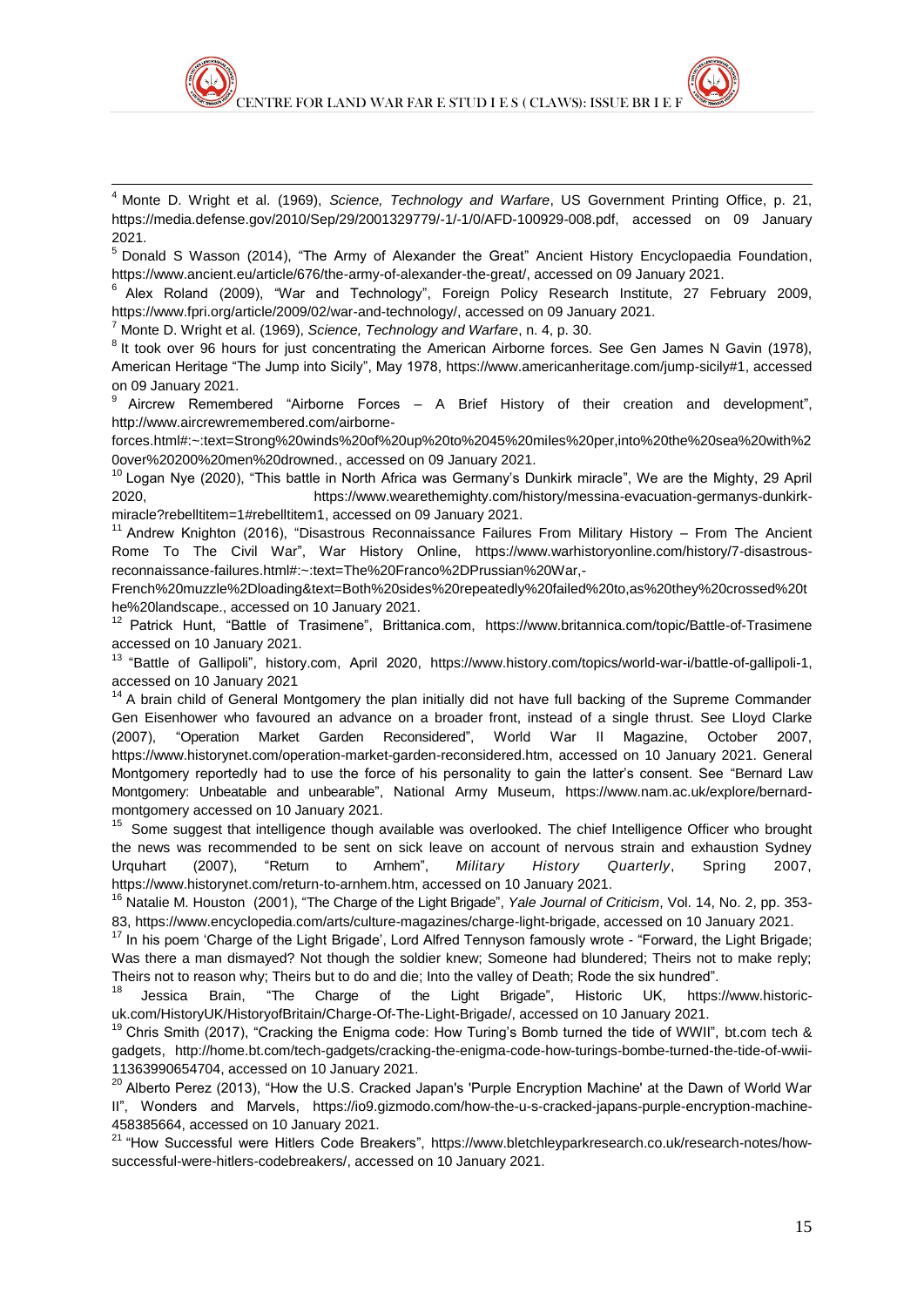

<sup>22</sup> Valerie Reitman (2001), "Japan Broke U.S. Code Before Pearl Harbor, Researcher Finds", *Los Angles Times*, 07 December 2001, [https://www.latimes.com/archives/la-xpm-2001-dec-07-mn-12562-story.html,](https://www.latimes.com/archives/la-xpm-2001-dec-07-mn-12562-story.html) accessed on 10 January 2021.

1

<sup>23</sup> Genahis Khan was reportedly the first to use the homing pigeon to pass messages using the homing pigeons See George I Back "Military Communication" Military Communication, [https://www.britannica.com/technology/military-communication,](https://www.britannica.com/technology/military-communication) accessed on 10 January 2021.

 $24$  A specialized task, which some believe was the history of the word Signals, which till today is used to describe those tasked with military communications. See "Military Communication", [https://en.wikipedia.org/wiki/Military\\_communications#:~:text=The%20first%20distinctive%20uses%20of%20milit](https://en.wikipedia.org/wiki/Military_communications#:~:text=The%20first%20distinctive%20uses%20of%20military%20communications%20were%20called%20%22signals%22.&text=Later%2C%20the%20terms%20%22signals%22,use)%20rather%20than%20with%20weapons.) [ary%20communications%20were%20called%20%22signals%22.&text=Later%2C%20the%20terms%20%22sign](https://en.wikipedia.org/wiki/Military_communications#:~:text=The%20first%20distinctive%20uses%20of%20military%20communications%20were%20called%20%22signals%22.&text=Later%2C%20the%20terms%20%22signals%22,use)%20rather%20than%20with%20weapons.) [als%22,use\)%20rather%20than%20with%20weapons.,](https://en.wikipedia.org/wiki/Military_communications#:~:text=The%20first%20distinctive%20uses%20of%20military%20communications%20were%20called%20%22signals%22.&text=Later%2C%20the%20terms%20%22signals%22,use)%20rather%20than%20with%20weapons.) accessed on 10 January 2021.

<sup>25</sup> Ryon F Adams and Maj LG (2009), "Outfought and Outthought: Reassessing The Mongol Invasions of Japan", University of Michigan, [https://apps.dtic.mil/dtic/tr/fulltext/u2/a502217.pdf,](https://apps.dtic.mil/dtic/tr/fulltext/u2/a502217.pdf) accessed on 10 January 2021.

<sup>26</sup> Esther Inglis Arkell (2017), "The Mongols built an empire with one technological breakthrough", Technica, [https://arstechnica.com/science/2017/05/the-mongols-built-an-empire-with-one-technological-breakthrough/,](https://arstechnica.com/science/2017/05/the-mongols-built-an-empire-with-one-technological-breakthrough/) accessed on 10 January 2021.

<sup>27</sup> Joshua J Mark (2020), "Battle of Cannae", Ancient History Encyclopaedia, [https://www.ancient.eu/Battle\\_of\\_Cannae/](https://www.ancient.eu/Battle_of_Cannae/) , accessed on 10 January 2021.

<sup>28</sup> "Battle of Walaja", [https://en.wikipedia.org/wiki/Battle\\_of\\_Walaja,](https://en.wikipedia.org/wiki/Battle_of_Walaja) accessed on 10 January 2021.

<sup>29</sup> The Halberd was designed to keep the foot soldier out of danger while facing an armoured man on horseback. The weapon consisted of an axe blade balanced by a pick with an elongated pike head at the end of the staff about 1.5 to 1.8 metres long. An important weapon in middle Europe from the 14th through the 16th century, the pike head was used to keep the horseman at a distance, and the axe blade could strike a heavy cleaving blow to finish the opponent. See "Halberd", Encyclopaedia Britannica, [https://www.britannica.com/technology/halberd,](https://www.britannica.com/technology/halberd) accessed on 10 January 2021.

<sup>30</sup> "First Battle of Panipat", [https://military.wikia.org/wiki/First\\_Battle\\_of\\_Panipat,](https://military.wikia.org/wiki/First_Battle_of_Panipat) accessed on 10 January 2021.

<sup>31</sup> John F. Guilmartin, "Military Technology", Britannica Encyclopaedia, [https://www.britannica.com/technology/military-technology,](https://www.britannica.com/technology/military-technology) accessed on 10 January 2021.

<sup>32</sup> "Personal Armour Mail", Britannica Encyclopaedia, [https://www.britannica.com/technology/military](https://www.britannica.com/technology/military-technology/Personal-armour)[technology/Personal-armour,](https://www.britannica.com/technology/military-technology/Personal-armour) accessed on 10 January 2021.

<sup>33</sup> The mail armour was lined with the gambeson, a quilted garment of leather or canvas, beneath their mail for additional protection and to cushion the shock of blows. Monte D. Wright at al. (1969), Science, Technology and Warfare, n. 4, p. 55.

<sup>34</sup> Jeff Blagdon (2013), "Al-Qaeda document suggests 22 ways to avoid drone attacks", The Verge, 21 February 2013, [https://www.theverge.com/2013/2/21/4016416/al-qaeda-22-suggestions-for-dealing-with-drones,](https://www.theverge.com/2013/2/21/4016416/al-qaeda-22-suggestions-for-dealing-with-drones) accessed on 10 January 2021.

<sup>35</sup> Michael [Crowley,](https://www.nytimes.com/by/michael-crowley) Falih Hassan and Eric [Schmitt](https://www.nytimes.com/by/eric-schmitt) (2020), "U.S. Strike in Iraq Kills Qassim Suleimani, Commander of Iranian Forces", *The New York Times*, 02 January 2020, [https://www.nytimes.com/2020/01/02/world/middleeast/qassem-soleimani-iraq-iran-](https://www.nytimes.com/2020/01/02/world/middleeast/qassem-soleimani-iraq-iran-attack.html#:~:text=The%20commander%2C%20Maj.-,Gen.,that%20was%20leaving%20the%20airport.)

[attack.html#:~:text=The%20commander%2C%20Maj.-,Gen.,that%20was%20leaving%20the%20airport.,](https://www.nytimes.com/2020/01/02/world/middleeast/qassem-soleimani-iraq-iran-attack.html#:~:text=The%20commander%2C%20Maj.-,Gen.,that%20was%20leaving%20the%20airport.) accessed on 10 January 2021.

<sup>36</sup> Carla Tard (2020), "Moore's Law", Investopedia, 27 August 2020, [https://www.investopedia.com/terms/m/mooreslaw.asp#:~:text=Moore's%20Law%20states%20that%20the,obser](https://www.investopedia.com/terms/m/mooreslaw.asp#:~:text=Moore) [vation%20that%20became%20Moore's%20Law.,](https://www.investopedia.com/terms/m/mooreslaw.asp#:~:text=Moore) accessed on 10 January 2021.

<sup>37</sup> Ray Kurzweil (2020), "Kurzweil: Accelerating Intelligence", 07 March 2020, [https://www.kurzweilai.net/the-law](https://www.kurzweilai.net/the-law-of-accelerating-returns)[of-accelerating-returns,](https://www.kurzweilai.net/the-law-of-accelerating-returns) accessed on 10 January 2021.

<sup>38</sup> "How Old is Agriculture? (And Just What IS Agriculture?)", Columbian College of Arts and Science, [https://historynewsnetwork.org/article/164065,](https://historynewsnetwork.org/article/164065) accessed on 10 January 2021.

<sup>39</sup> Peter H Diamendis and Steven Kotler (2020), *The Future is Faster than you Think: How Converging Technologies Are Transforming Business, Industries, and Our Lives*, New York: Simon and Schuster (Kindle), p. 493.

 $40$  One gigapixel is equal to 1 billion pixels. See "Gigapixel Image" [https://en.wikipedia.org/wiki/Gigapixel\\_image,](https://en.wikipedia.org/wiki/Gigapixel_image) accessed on 10 January 2021.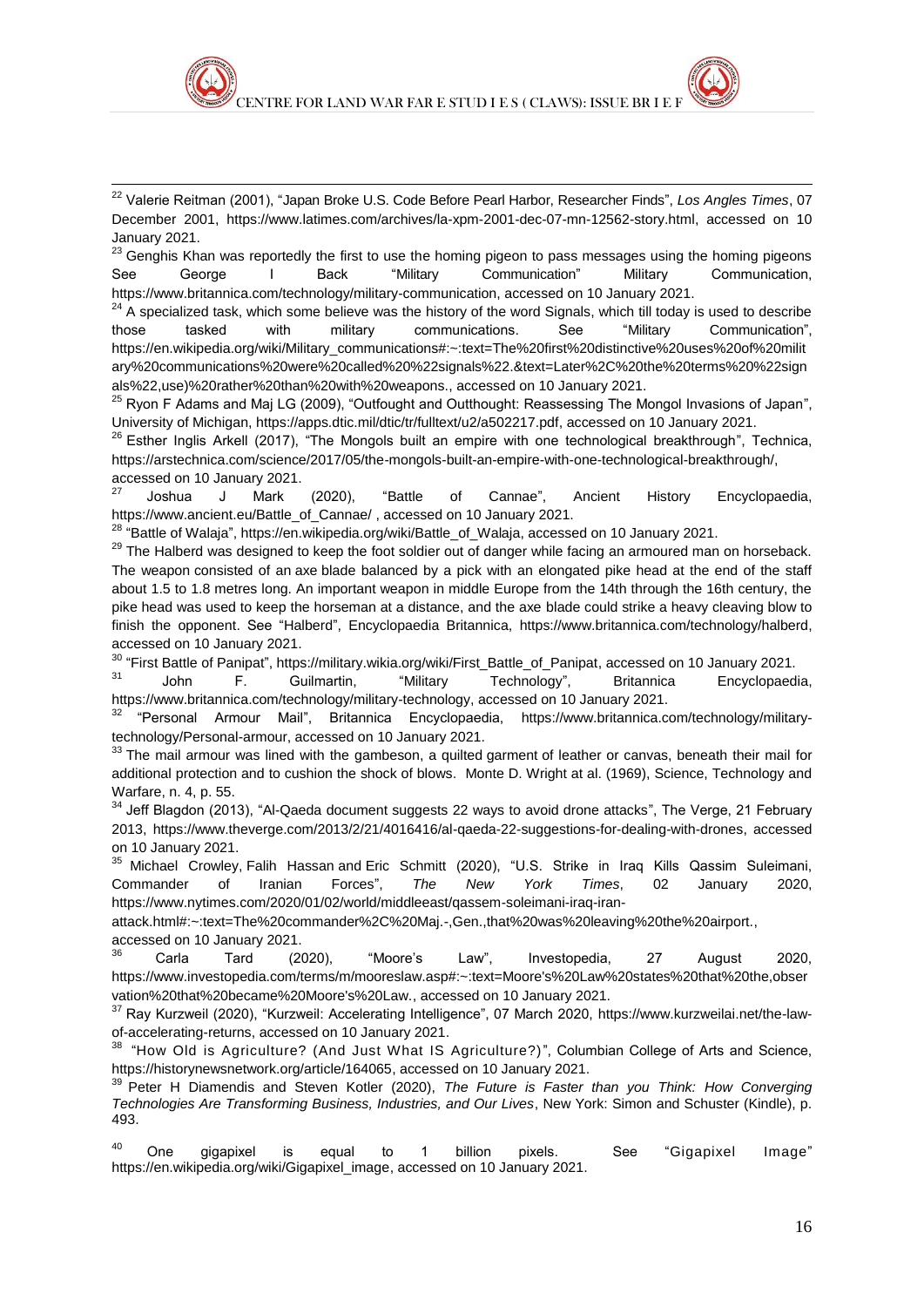$41$  "1.8 qigapixel ARGUS-IS. World's highest resolution video surveillance platform by DARPA", [https://www.youtube.com/watch?v=QGxNyaXfJsA,](https://www.youtube.com/watch?v=QGxNyaXfJsA) accessed on 10 January 2021.

<sup>42</sup> Peter H Diamendis and Steven Kotler (2020), *The Future is Faster than you Think*, n. 39, p. 1246.

of Blockchain", ICAEW, [https://www.icaew.com/technical/technology/blockchain/blockchain](https://www.icaew.com/technical/technology/blockchain/blockchain-articles/what-is-blockchain/history)[articles/what-is-blockchain/history,](https://www.icaew.com/technical/technology/blockchain/blockchain-articles/what-is-blockchain/history) accessed on 10 January 2021.

<sup>44</sup> Initially envisioned by Stuart Haber and W. Scott Stornetta in 1991 it was then proposed to be a cryptographically secured chain of blocks whereby no one could tamper with timestamps of documents. In late 2008 a white paper introducing a decentralized peer-to-peer electronic cash system - called Bitcoin – was posted to a cryptography mailing list by a person or group using the pseudonym Satoshi Nakamoto. See "History of Blockchain", Binance Academy,<https://academy.binance.com/blockchain/history-of-blockchain> Binance Academy accessed on 10 January 2021.

<sup>45</sup> Including but not limited to the likes of FedEx, IBM, Walmart, Microsoft, Huawei and Bank of America. Toshendra Kumar Sharma (2020), "Top 10 Companies That Have Already Adopted Blockchain", Blockchain Council, [https://www.blockchain-council.org/blockchain/top-10-companies-that-have-already-adopted](https://www.blockchain-council.org/blockchain/top-10-companies-that-have-already-adopted-blockchain/)[blockchain/,](https://www.blockchain-council.org/blockchain/top-10-companies-that-have-already-adopted-blockchain/) accessed on 10 January 2021.

<sup>46</sup> Lesa Mone (2019), "Which Governments Are Using Blockchain Right Now?", 18 November 2019, [https://consensys.net/blog/enterprise-blockchain/which-governments-are-using-blockchain-right-now/,](https://consensys.net/blog/enterprise-blockchain/which-governments-are-using-blockchain-right-now/) accessed on 10 January 2021.

<sup>47</sup> "Estonian Blockchain Technology", [https://e-estonia.com/wp-content/uploads/2020mar-nochanges-faq-a4-v03](https://e-estonia.com/wp-content/uploads/2020mar-nochanges-faq-a4-v03-blockchain-1-1.pdf) [blockchain-1-1.pdf,](https://e-estonia.com/wp-content/uploads/2020mar-nochanges-faq-a4-v03-blockchain-1-1.pdf) accessed on 10 January 2021.

<sup>48</sup> Termed as Confidential computing such encryption is now available on demand. See Nelly Porter "Introducing Google Cloud Confidential Computing with Confidential VMs", Google Cloud Blog, [https://cloud.google.com/blog/products/identity-security/introducing-google-cloud-confidential-computing-with](https://cloud.google.com/blog/products/identity-security/introducing-google-cloud-confidential-computing-with-confidential-vms)[confidential-vms,](https://cloud.google.com/blog/products/identity-security/introducing-google-cloud-confidential-computing-with-confidential-vms) accessed on 09 January 2021.

<sup>49</sup> Anna Roy (2020), "Blockchain The Indian Strategy Part 1", Niti Ayog, January 2020, [https://niti.gov.in/sites/default/files/2020-01/Blockchain\\_The\\_India\\_Strategy\\_Part\\_I.pdf,](https://niti.gov.in/sites/default/files/2020-01/Blockchain_The_India_Strategy_Part_I.pdf) accessed on 10 January 2021.

<sup>50</sup> Niti Ayog recommends adoption of block chain amongst others in land records, pharmaceutical drugs supply chain, anti-fraud intelligence for educational certificates, immunisation supply chain, insurance, EV Battery swapping, organic farming, energy trading etc. See Anna Roy "Blockchain The Indian Strategy Part 1", n. 49.

<sup>51</sup> John McCarthy, is credited with coining the term Artificial Intelligence. See Heather Knight (2006), "Artificial Intelligence Projects A Students Perspective", MIT, August 2006, [https://projects.csail.mit.edu/films/aifilms/AIFilms.html,](https://projects.csail.mit.edu/films/aifilms/AIFilms.html) accessed on 10 January 2021.

<sup>52</sup> The famous Turing Test was conceptualised for it in 1950. See "Turing Test", Britannia Encyclopaedia, [https://www.britannica.com/technology/Turing-test,](https://www.britannica.com/technology/Turing-test) accessed on 10 January 2021.

<sup>53</sup> Darell M West and John R Allen (2018), "How artificial intelligence is transforming the world", Brookings, 24 April 2018, [https://www.brookings.edu/research/how-artificial-intelligence-is-transforming-the-world/,](https://www.brookings.edu/research/how-artificial-intelligence-is-transforming-the-world/) accessed on 10 January 2021.

<sup>54</sup> Shopping, photography, social media, music sharing, video streaming, investments, wealth management etc it's difficult today to name a field which has not been affected by Artificial Intelligence.

<sup>55</sup> Christian Davenport (2017), "Future Wars May Depend as Much on Algorithms as on Ammunition", *Washington Post*, 3 December 2017, [https://www.washingtonpost.com/business/economy/future-wars-may](https://www.washingtonpost.com/business/economy/future-wars-may-depend-as-much-on-algorithms-as-on-ammunition-report-says/2017/12/03/4fa51f38-d6b7-11e7-b62d-d9345ced896d_story.html)[depend-as-much-on-algorithms-as-on-ammunition-report-says/2017/12/03/4fa51f38-d6b7-11e7-b62d-](https://www.washingtonpost.com/business/economy/future-wars-may-depend-as-much-on-algorithms-as-on-ammunition-report-says/2017/12/03/4fa51f38-d6b7-11e7-b62d-d9345ced896d_story.html)

[d9345ced896d\\_story.html,](https://www.washingtonpost.com/business/economy/future-wars-may-depend-as-much-on-algorithms-as-on-ammunition-report-says/2017/12/03/4fa51f38-d6b7-11e7-b62d-d9345ced896d_story.html) accessed on 08 January 2021.

<sup>56</sup> On 20 Aug Heron AI pilot defeated a USAF instructor pilot (equivalent of Top Gun) in 8 successive dog fight simulations. Alex Hollings (2020)" AI wins flawless victory against human fighter pilots in DARPA dogfight" Sandboxx 20 August 2020 available on [https://www.sandboxx.us/blog/ai-wins-flawless-victory-against-human](https://www.sandboxx.us/blog/ai-wins-flawless-victory-against-human-fighter-pilot-in-darpa-dogfight/)[fighter-pilot-in-darpa-dogfight/,](https://www.sandboxx.us/blog/ai-wins-flawless-victory-against-human-fighter-pilot-in-darpa-dogfight/) accessed on 09 January 2021.

<sup>57</sup> Michael T Klare (2018) "The Coming Of Hyperwar", Lobe Log, 25 December 2018, [https://lobelog.com/the](https://lobelog.com/the-coming-of-hyperwar/)[coming-of-hyperwar/,](https://lobelog.com/the-coming-of-hyperwar/) accessed on 10 January 2021.<br><sup>58</sup> Hilarv Reininger, "Psychological Warfare", RAI

<sup>58</sup> Hilary Reininger, "Psychological Warfare", RAND, [https://www.rand.org/topics/psychological-warfare.html,](https://www.rand.org/topics/psychological-warfare.html) accessed on 10 January 2021.

<sup>59</sup> Kim Zetter (2014), "An Unprecedented Look at Stuxnet, the World's First Digital Weapon", Wired, 11 March 2014 [https://www.wired.com/2014/11/countdown-to-zero-day-stuxnet/,](https://www.wired.com/2014/11/countdown-to-zero-day-stuxnet/) accessed on 10 January 2021.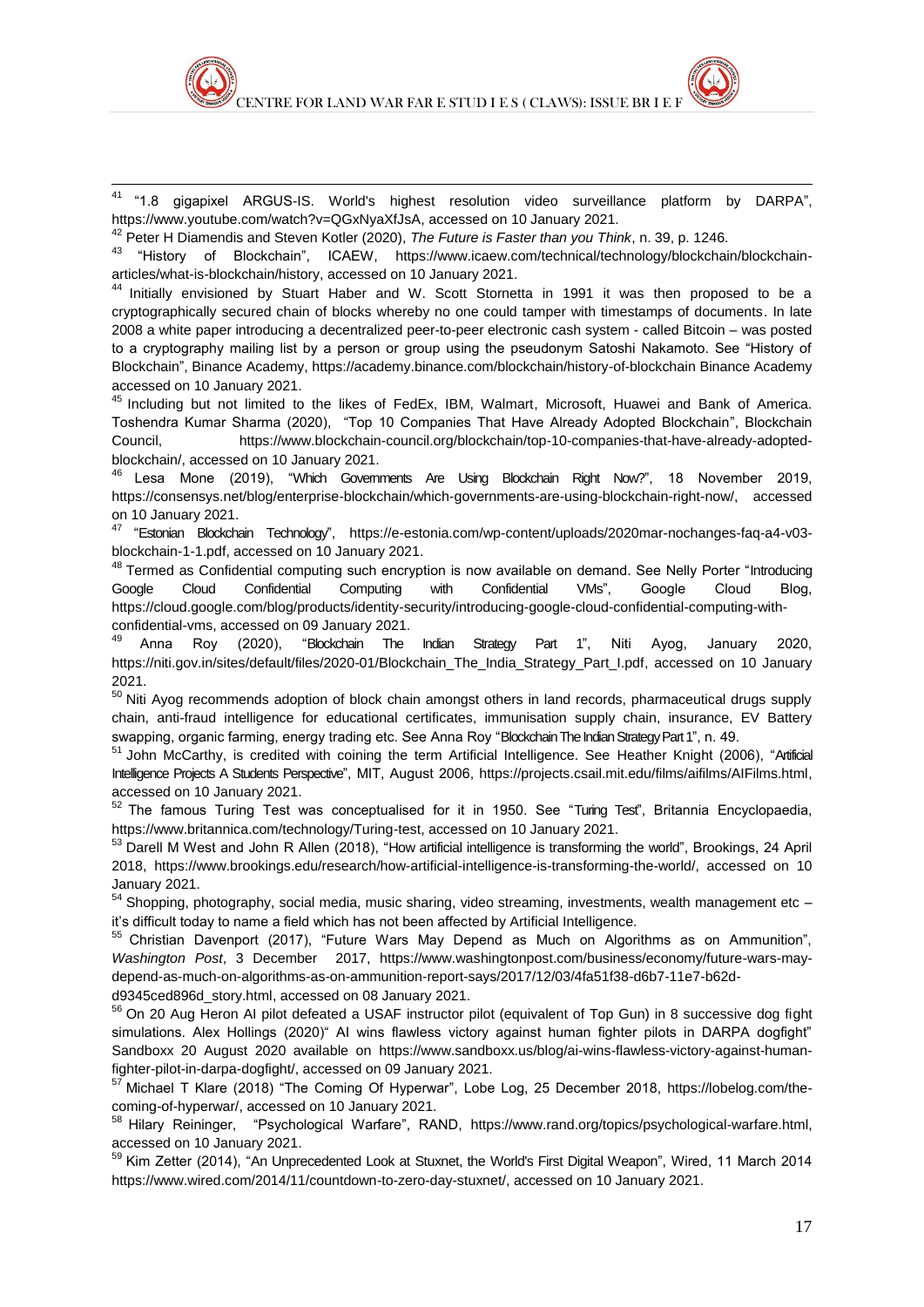1

 $^{60}$  Sarah White (2018), "Understanding Cyberwarfare: Lessons From The Russia-Georgia War", Modern War Institute, 20 March 2018, <https://mwi.usma.edu/understanding-cyberwarfare-lessons-russia-georgia-war/> accessed on 10 January 2021.

<sup>61</sup> Gordon Corera (2020), "UK says Russia's GRU behind massive Georgia cyber-attack", BBC*,* 20 February 2020, [https://www.bbc.com/news/technology-51576445,](https://www.bbc.com/news/technology-51576445) accessed on 10 January 2021.

 $62$  A network of stratospheric balloons designed to bring Internet connectivity to rural and remote communities worldwide - the project aims to replace cell towers with balloons floating 12000 kms above earth and each covering approximately 5000 square kms. See Loon[, https://loon.com/,](https://loon.com/) accessed on 10 January 2021.<br>
<sup>63</sup> See "One Web's Successful Launch. Paves the Way for Commercial

"One Web's Successful Launch, Paves the Way for Commercial Services", [https://www.oneweb.world/,](https://www.oneweb.world/) accessed on 10 January 2021.The project aims to launch 48000 satellites to bring 5G services throughout the world. See "OneWeb Seeks to Increase Satellite Constellation Up to 48,000 Satellites, Bringing Maximum Flexibility to Meet Future Growth and Demand", [https://www.oneweb.world/media](https://www.oneweb.world/media-center/oneweb-seeks-to-increase-satellite-constellation-up-to-48000-satellites-bringing-maximum-flexibility-to-meet-future-growth-and-demand)[center/oneweb-seeks-to-increase-satellite-constellation-up-to-48000-satellites-bringing-maximum-flexibility-to-](https://www.oneweb.world/media-center/oneweb-seeks-to-increase-satellite-constellation-up-to-48000-satellites-bringing-maximum-flexibility-to-meet-future-growth-and-demand)

[meet-future-growth-and-demand,](https://www.oneweb.world/media-center/oneweb-seeks-to-increase-satellite-constellation-up-to-48000-satellites-bringing-maximum-flexibility-to-meet-future-growth-and-demand) accessed on 10 January 2021. With 74 satellites already in orbit the services maybe available within 2021-22. See Stephen Clarke (2020) "Soyuz rocket successfully launches 34 more OneWeb satellites", Space Flight Now, 21 March 2020,

[https://spaceflightnow.com/2020/03/21/soyuz-rocket-successfully-launches-34-more-oneweb-](https://spaceflightnow.com/2020/03/21/soyuz-rocket-successfully-launches-34-more-oneweb-satellites/#:~:text=The%20successful%20launch%20Saturday%20gives,February%202019%20and%20on%20Feb.)

[satellites/#:~:text=The%20successful%20launch%20Saturday%20gives,February%202019%20and%20on%20F](https://spaceflightnow.com/2020/03/21/soyuz-rocket-successfully-launches-34-more-oneweb-satellites/#:~:text=The%20successful%20launch%20Saturday%20gives,February%202019%20and%20on%20Feb.) [eb.,](https://spaceflightnow.com/2020/03/21/soyuz-rocket-successfully-launches-34-more-oneweb-satellites/#:~:text=The%20successful%20launch%20Saturday%20gives,February%202019%20and%20on%20Feb.) accessed on 10 January 2021.

<sup>64</sup> Amazon intends to launch 3236 satellites to bring broadband connectivity throughout the world. Sebastian Moss (2020), "Amazon promises to invest more than \$10bn in Project Kuiper satellite Internet business", DCD, 03 August 202, [https://www.datacenterdynamics.com/en/news/amazon-promises-invest-more-10bn-project](https://www.datacenterdynamics.com/en/news/amazon-promises-invest-more-10bn-project-kuiper-satellite-internet-business/)[kuiper-satellite-internet-business/,](https://www.datacenterdynamics.com/en/news/amazon-promises-invest-more-10bn-project-kuiper-satellite-internet-business/) accessed on 10 January 2021.

 $65$  This aims to launch 12000 satellites in low earth orbit to bring low latency high speed internet across the globe. See "High Speed Internet Access Across The Globe",<https://www.starlink.com/> , accessed on 10 January 2021. On 16 Aug 2020, the system achieved speeds of 11 to 60mbps in a beta version test. See David (2020), ["Leaked SpaceX Starlink Speedtests Reveal Download Speeds of 11 to 60Mbps"](https://science.slashdot.org/story/20/08/15/1916223/leaked-spacex-starlink-speedtests-reveal-download-speeds-of-11-to-60mbps), Slashdot, 15 August 2020, [https://science.slashdot.org/story/20/08/15/1916223/leaked-spacex-starlink-speedtests-reveal-download-speeds](https://science.slashdot.org/story/20/08/15/1916223/leaked-spacex-starlink-speedtests-reveal-download-speeds-of-11-to-60mbps)[of-11-to-60mbps,](https://science.slashdot.org/story/20/08/15/1916223/leaked-spacex-starlink-speedtests-reveal-download-speeds-of-11-to-60mbps) accessed on 09 January 2021. Under the project a total of 895 satellites have already been launched Jeff Foust (2020) "SpaceX reaches 100 successful launches with Starlink mission". See "SpaceX reaches 100 successful launches with Starlink mission", Space News, 24 October 2020, [https://spacenews.com/spacex-reaches-100-successful-launches-with-starlink-mission/,](https://spacenews.com/spacex-reaches-100-successful-launches-with-starlink-mission/) accessed on 09 January 2021.

 $66$  O3B – which stands for other 3 billion – plans to build multi-terabit satellite network at an altitude of 8000 kms capable for low latency carrier grade broadband connectivity. See, [https://www.ses.com/networks/networks-and](https://www.ses.com/networks/networks-and-platforms/o3b-meo)[platforms/o3b-meo,](https://www.ses.com/networks/networks-and-platforms/o3b-meo) accessed on 09 January 2021.

 $67$  See "Your Amazing voice meets our remarkable AI", [https://deepsync.co/,](https://deepsync.co/) accessed on 09 January 2021.

<sup>68</sup> Ram Sagar (2019), "6 Ways Speech Synthesis Is Being Powered By Deep Learning", Analytics India Magazine, 15 November 2019, [https://analyticsindiamag.com/speech-synthesis-deep-learning-voice-cloning-ai/,](https://analyticsindiamag.com/speech-synthesis-deep-learning-voice-cloning-ai/) accessed on 09 January 2021.

<sup>69</sup> Kylie Wiggers (2020), "Facebook's voice synthesis AI generates speech in 500 milliseconds", VB, 15 May 2020, [https://venturebeat.com/2020/05/15/facebooks-voice-synthesis-ai-generates-speech-in-500-milliseconds/,](https://venturebeat.com/2020/05/15/facebooks-voice-synthesis-ai-generates-speech-in-500-milliseconds/) accessed on 09 January 2021.

 $70$  Kylie Wiggers (2020), "Google's AI can adjust voice emotion, pitch, and speed with 30 minutes of data", VB 30 April 2020, [https://venturebeat.com/2020/04/30/googles-ai-can-adjust-voice-emotion-pitch-and-speed-with-30](https://venturebeat.com/2020/04/30/googles-ai-can-adjust-voice-emotion-pitch-and-speed-with-30-minutes-of-data/) [minutes-of-data/,](https://venturebeat.com/2020/04/30/googles-ai-can-adjust-voice-emotion-pitch-and-speed-with-30-minutes-of-data/) accessed on 09 January 2021.

<sup>71</sup> Agence France-Presse (2019), "Chinese deepfake app Zao sparks privacy row after going viral", *The Guardian*, 02 September 2019, [https://www.theguardian.com/technology/2019/sep/02/chinese-face-swap-app](https://www.theguardian.com/technology/2019/sep/02/chinese-face-swap-app-zao-triggers-privacy-fears-viral)[zao-triggers-privacy-fears-viral,](https://www.theguardian.com/technology/2019/sep/02/chinese-face-swap-app-zao-triggers-privacy-fears-viral) accessed on 10 January 2021.

<sup>72</sup> Peter H Diamendis and Steven Kotler (2020), *The Future is Faster than you Think*, n. 39, p. 685.

<sup>73</sup> "Current World Population", [https://www.worldometers.info/world](https://www.worldometers.info/world-population/#:~:text=7.8%20Billion%20(2020),currently%20living)%20of%20the%20world.)[population/#:~:text=7.8%20Billion%20\(2020\),currently%20living\)%20of%20the%20world.,](https://www.worldometers.info/world-population/#:~:text=7.8%20Billion%20(2020),currently%20living)%20of%20the%20world.) accessed on 10 January 2021.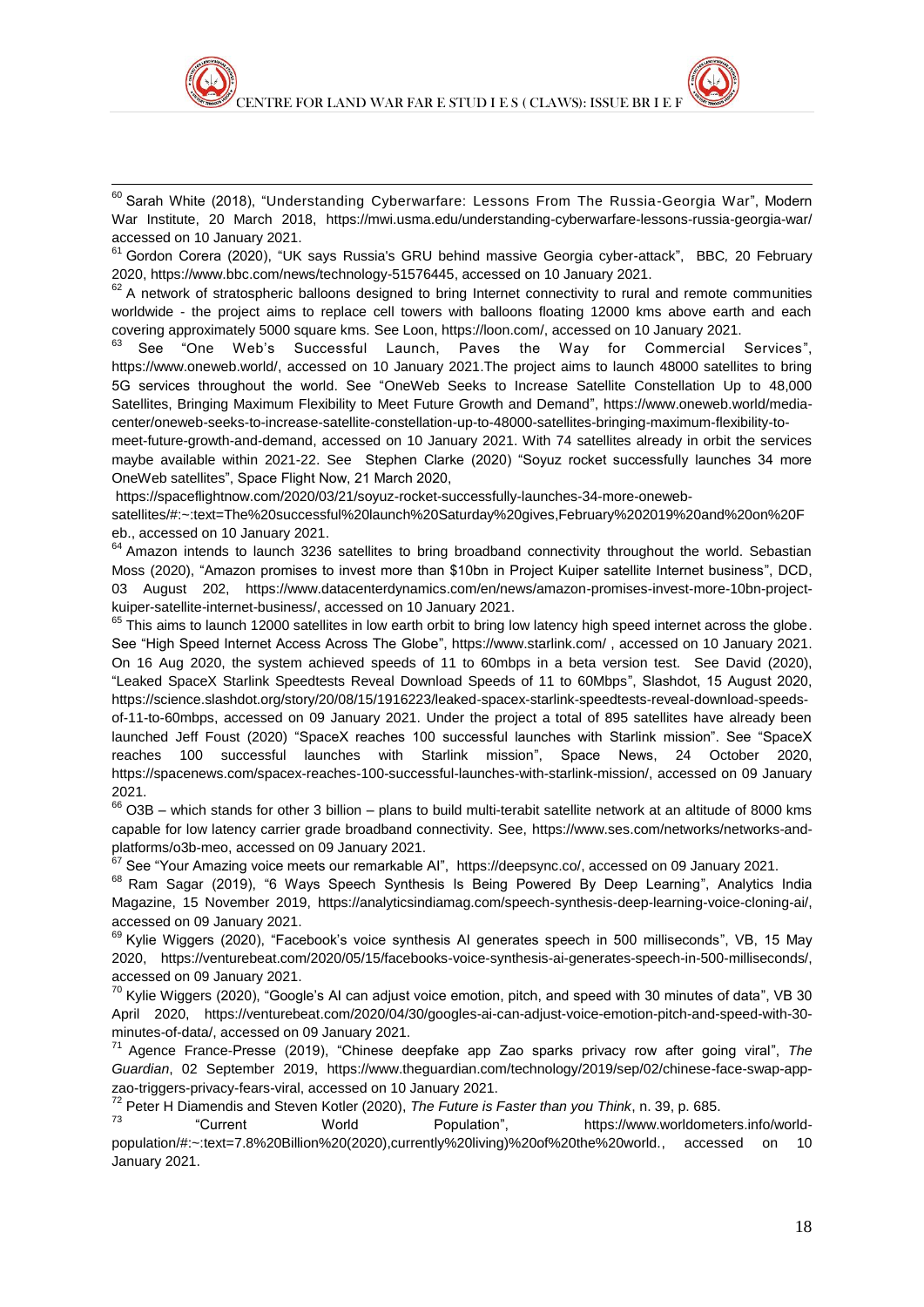

<sup>74</sup> Charlotte Hu (2018), "Electronic Skin Puts the World in the Palm of Your Hand", Discover, 20 January 2018, [https://www.discovermagazine.com/technology/electronic-skin-puts-the-world-in-the-palm-of-your-hand,](https://www.discovermagazine.com/technology/electronic-skin-puts-the-world-in-the-palm-of-your-hand) accessed on 10 January 2021.

<sup>75</sup> Peter H Diamendis and Steven Kotler (2020), *The Future is Faster than you Think*, n. 39, p. 677.

1

 $76$  Sensors make it virtually impossible for vehicles in general and tanks in particular to go undetected. Tactical subunits can see as far as 150 kms. Jack Watling (2020) "The Key to Armenia's Tank Losses: The Sensors, Not the Shooters", RUSI, 6 October 2020, [https://rusi.org/publication/rusi-defence-systems/key-armenia-tank-losses](https://rusi.org/publication/rusi-defence-systems/key-armenia-tank-losses-sensors-not-shooters)[sensors-not-shooters,](https://rusi.org/publication/rusi-defence-systems/key-armenia-tank-losses-sensors-not-shooters) accessed on 09 January 2021.<br>
<sup>77</sup> Vince Beiser (2018) "The Robot As

 $77$  Vince Beiser (2018) "The Robot Assault On Fukushima", Wired, 26 April 2018, [https://www.wired.com/story/fukushima-robot-cleanup/,](https://www.wired.com/story/fukushima-robot-cleanup/) accessed on 10 January 2021.

<sup>78</sup> P W Singer (2010), "War of the Machines", JSTOR, July 2010,<https://www.jstor.org/stable/26002099?seq=1>, accessed on 10 January 2021.

<sup>79</sup> Christopher McFadden (2018), "A Brief History of Military Robots Including Autonomous Systems", Interesting Engineering, 6 November 2018, [https://interestingengineering.com/a-brief-history-of-military-robots-including](https://interestingengineering.com/a-brief-history-of-military-robots-including-autonomous-systems)[autonomous-systems,](https://interestingengineering.com/a-brief-history-of-military-robots-including-autonomous-systems) accessed on 10 January 2021.

<sup>80</sup> Bonnie Docherty (2020), "The Need for and Elements of a New Treaty on Fully Autonomous Weapons" Human Rights Watch, 1 June 2020, [https://www.hrw.org/news/2020/06/01/need-and-elements-new-treaty-fully](https://www.hrw.org/news/2020/06/01/need-and-elements-new-treaty-fully-autonomous-weapons#:~:text=%5B4%5D%20International%20humanitarian%20law%20requires,breaches%20of%20the%20Geneva%20Conventions.&text=%5B9%5D%20The%20use%20of%20fully,life%2C%20remedy%2C%20and%20dignity.)[autonomous-](https://www.hrw.org/news/2020/06/01/need-and-elements-new-treaty-fully-autonomous-weapons#:~:text=%5B4%5D%20International%20humanitarian%20law%20requires,breaches%20of%20the%20Geneva%20Conventions.&text=%5B9%5D%20The%20use%20of%20fully,life%2C%20remedy%2C%20and%20dignity.)

[weapons#:~:text=%5B4%5D%20International%20humanitarian%20law%20requires,breaches%20of%20the%20](https://www.hrw.org/news/2020/06/01/need-and-elements-new-treaty-fully-autonomous-weapons#:~:text=%5B4%5D%20International%20humanitarian%20law%20requires,breaches%20of%20the%20Geneva%20Conventions.&text=%5B9%5D%20The%20use%20of%20fully,life%2C%20remedy%2C%20and%20dignity.) [Geneva%20Conventions.&text=%5B9%5D%20The%20use%20of%20fully,life%2C%20remedy%2C%20and%20](https://www.hrw.org/news/2020/06/01/need-and-elements-new-treaty-fully-autonomous-weapons#:~:text=%5B4%5D%20International%20humanitarian%20law%20requires,breaches%20of%20the%20Geneva%20Conventions.&text=%5B9%5D%20The%20use%20of%20fully,life%2C%20remedy%2C%20and%20dignity.) [dignity.,](https://www.hrw.org/news/2020/06/01/need-and-elements-new-treaty-fully-autonomous-weapons#:~:text=%5B4%5D%20International%20humanitarian%20law%20requires,breaches%20of%20the%20Geneva%20Conventions.&text=%5B9%5D%20The%20use%20of%20fully,life%2C%20remedy%2C%20and%20dignity.) accessed on 10 January 2021.

 $81$  In the form of the French land torpedo schneider crocodile – a special compact self-propelled machine, equipped with simple power plant, remote control and warhead of sufficient power. See "Land torpedo Crocodile Schneider (France)", WeapoNews, 29 August 2017, [http://weaponews.com/weapons/13708-land-torpedo](http://weaponews.com/weapons/13708-land-torpedo-crocodile-schneider-france.html)[crocodile-schneider-france.html,](http://weaponews.com/weapons/13708-land-torpedo-crocodile-schneider-france.html) accessed on 10 January 2021.

82 [Christoph](https://www.nytimes.com/by/christoph-koettl) Koettl and Barbara [Marcolini](https://www.nytimes.com/by/barbara-marcolini) (2018), "A Closer Look at the Drone Attack on Maduro in Venezuela", *New York Times*, 10 August 2018, [https://www.nytimes.com/2018/08/10/world/americas/venezuela-video](https://www.nytimes.com/2018/08/10/world/americas/venezuela-video-analysis.html)[analysis.html,](https://www.nytimes.com/2018/08/10/world/americas/venezuela-video-analysis.html) accessed on 10 January 2021.

83 The smallest are barely one square inch. See "The World's Smallest Quadcopter", Hammacher Schlemmer, [https://www.hammacher.com/product/worlds-smallest-](https://www.hammacher.com/product/worlds-smallest-quadcopter#:~:text=The%20World)

[quadcopter#:~:text=The%20World's%20Smallest%20Quadcopter%20%2D%20Hammacher%20Schlemmer&text](https://www.hammacher.com/product/worlds-smallest-quadcopter#:~:text=The%20World) [=Only%20available%20from%20Hammacher%20Schlemmer,the%20tip%20of%20one's%20thumb.,](https://www.hammacher.com/product/worlds-smallest-quadcopter#:~:text=The%20World) accessed on 10 January 2021.

84 EurAsian Times Desk (2020), "Watch: China Tests 'Swarm Drone Technology' That Can Outflank Enemy Defences", *The Eurasian Times*, 15 October 2020, [https://eurasiantimes.com/us-india-caught-off-guard-as-china](https://eurasiantimes.com/us-india-caught-off-guard-as-china-tests-swarm-drone-technology-that-can-outflank-enemy-defences/)[tests-swarm-drone-technology-that-can-outflank-enemy-defences/,](https://eurasiantimes.com/us-india-caught-off-guard-as-china-tests-swarm-drone-technology-that-can-outflank-enemy-defences/) accessed on 09 January 2021

85 "Biomorphic Batteries Could Provide 72x More Energy For Robots", University of Michigan, 20 August 2020, [https://scienceblog.com/518028/biomorphic-batteries-could-provide-72x-more-energy-for-](https://scienceblog.com/518028/biomorphic-batteries-could-provide-72x-more-energy-for-robots/?utm_source=feedburner&utm_medium=email&utm_campaign=Feed%3A+scienceblogrssfeed+%28ScienceBlog.com%29)

[robots/?utm\\_source=feedburner&utm\\_medium=email&utm\\_campaign=Feed%3A+scienceblogrssfeed+%28Scien](https://scienceblog.com/518028/biomorphic-batteries-could-provide-72x-more-energy-for-robots/?utm_source=feedburner&utm_medium=email&utm_campaign=Feed%3A+scienceblogrssfeed+%28ScienceBlog.com%29) [ceBlog.com%29,](https://scienceblog.com/518028/biomorphic-batteries-could-provide-72x-more-energy-for-robots/?utm_source=feedburner&utm_medium=email&utm_campaign=Feed%3A+scienceblogrssfeed+%28ScienceBlog.com%29) accessed on 09 January 2021.

<sup>86</sup> Peter H Diamendis and Steven Kotler (2020), *The Future is Faster than you Think, n. 39,* p. 794.

<sup>87</sup> Dean Nelson (2014), "'Magic' Modi uses hologram to address dozens of rallies at once", *The Telegraph*, 2 May 2014, [https://www.telegraph.co.uk/news/worldnews/asia/india/10803961/Magic-Modi-uses-hologram-to-address](https://www.telegraph.co.uk/news/worldnews/asia/india/10803961/Magic-Modi-uses-hologram-to-address-dozens-of-rallies-at-once.html)[dozens-of-rallies-at-once.html,](https://www.telegraph.co.uk/news/worldnews/asia/india/10803961/Magic-Modi-uses-hologram-to-address-dozens-of-rallies-at-once.html) accessed on 10 January 2021. "A virtual Narendra Modi", *BBC News*, 7 August 2014, [https://www.bbc.com/news/av/business-27939865/a-virtual-narendra-modi,](https://www.bbc.com/news/av/business-27939865/a-virtual-narendra-modi) accessed on 10 January 2021.

88 Where entry level sets were close to few lakh USD in the mid-80s, today the costs of the same are barely few hundred USD. "VR headsets are falling in price – is this good or bad news for virtual reality?", Kei Studios, [https://kei-studios.com/vr-headsets-are-dropping-in-price-is-this-good-or-bad-news-for-virtual-reality/,](https://kei-studios.com/vr-headsets-are-dropping-in-price-is-this-good-or-bad-news-for-virtual-reality/) accessed on 10 January 2021.

<sup>89</sup> Peter H Diamendis and Steven Kotler (2020), *The Future is Faster than you Think*, n. 39, p. 811.

 $90$  "VR headsets are falling in price – is this good or bad news for virtual reality?" Virsabi available on <https://virsabi.com/everything-about-haptic-technology/> accessed on 10 Jan 2021.

<sup>91</sup> Peter H Diamendis and Steven Kotler (2020), *The Future is Faster than you Think*, n. 39, p. 853.

92 "Google Lens". [https://lens.google.com/,](https://lens.google.com/) accessed on 10 January 2021.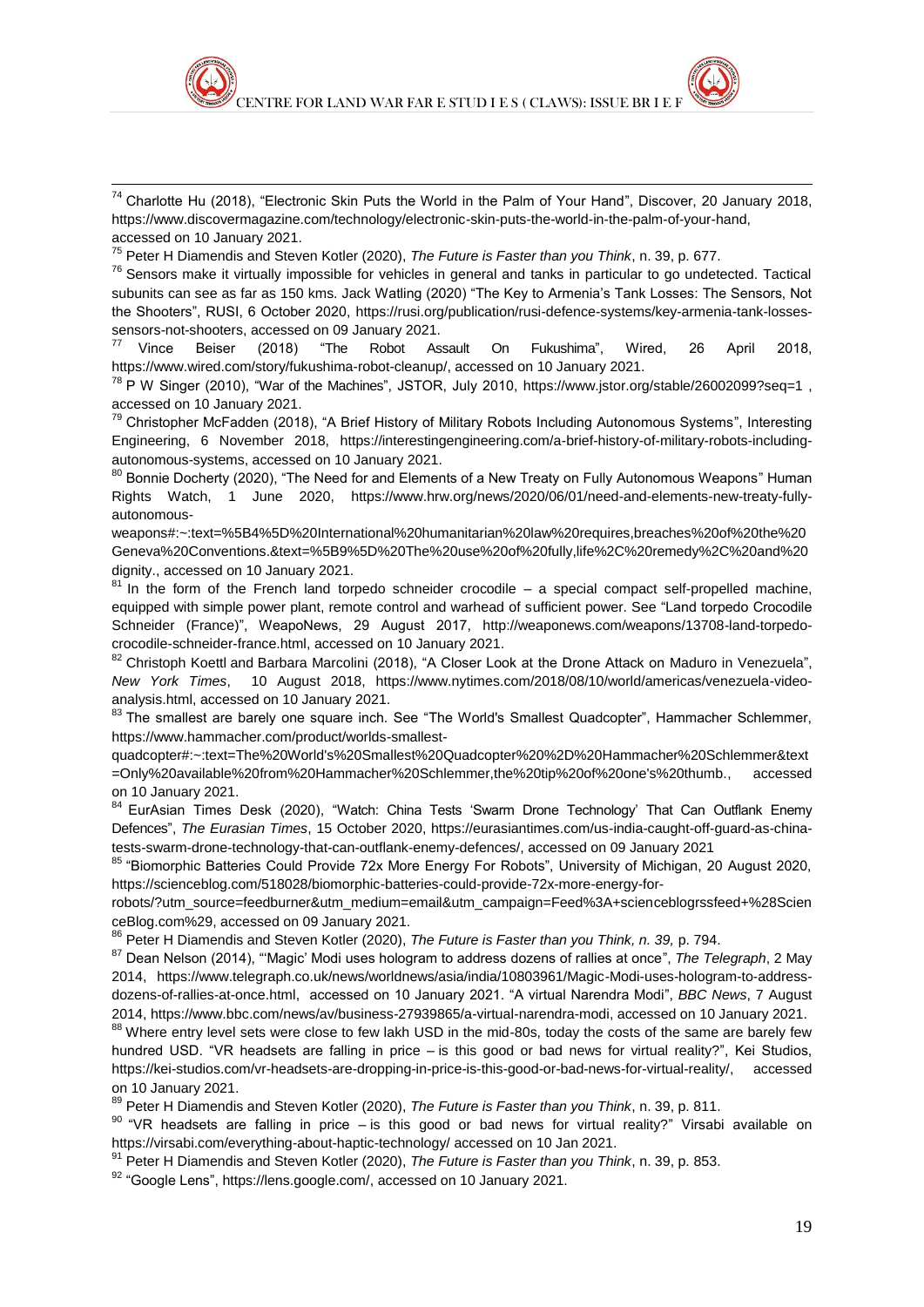<sup>93</sup> Google Lens is a tool that uses image recognition to help you navigate the real world through Google Assistant. Devon Delfino (2019), "How to use Google Lens to identify objects and learn more information using your camera and Google Assistant", *Business Insider*, 10 September 2019, [https://www.businessinsider.in/tech/how-to-use-google-lens-to-identify-objects-and-learn-more-information-using](https://www.businessinsider.in/tech/how-to-use-google-lens-to-identify-objects-and-learn-more-information-using-your-camera-and-google-assistant/articleshow/71071246.cms)[your-camera-and-google-assistant/articleshow/71071246.cms,](https://www.businessinsider.in/tech/how-to-use-google-lens-to-identify-objects-and-learn-more-information-using-your-camera-and-google-assistant/articleshow/71071246.cms) accessed on 08 January 2021.

<sup>94</sup> Developed by researchers from Purdue and the IU School of Medicine. It has recently proven successful to enable frontline medics to successfully perform surgery in life-like simulations of war zones by receiving guidance from surgeons through an augmented reality headset. Kayla Wiles (2020), "Augmented Reality Tool Shown To Help Surgeons Remotely Guide First Responders In Battlefield-Like Scenarios", Purdue University 29 July 2020, [https://scienceblog.com/517641/augmented-reality-tool-shown-to-help-surgeons-remotely-guide-first-responders](https://scienceblog.com/517641/augmented-reality-tool-shown-to-help-surgeons-remotely-guide-first-responders-in-battlefield-like-scenarios/)[in-battlefield-like-scenarios/,](https://scienceblog.com/517641/augmented-reality-tool-shown-to-help-surgeons-remotely-guide-first-responders-in-battlefield-like-scenarios/) accessed on 10 January 2021.

95 In computer laboratories it goes by the name of 'affective computing'. See Ahmad Banafa (2016), "What is Affective Computing?", Open Mind BBVA, 06 June 2016, [https://www.bbvaopenmind.com/en/technology/digital](https://www.bbvaopenmind.com/en/technology/digital-world/what-is-affective-computing/)[world/what-is-affective-computing/,](https://www.bbvaopenmind.com/en/technology/digital-world/what-is-affective-computing/) accessed on 10 January 2021.

96 Military applications of satellite include amongst others surveillance, intelligence gathering, communications, navigation and early-warning.

97 India. Russia, the US and China. Apart from ground based anti-satellite weapons, these have also been carried by aircraft or rockets, and satellites have also been illuminated by lasers.

 $98$  Like it happened in 2007 after the Chinese test AST weapon test. Ramin Skibba and Undark (2020), "The Ripple Effects of a Space Skirmish", The Atlantic, 12 July 2020, [https://www.theatlantic.com/technology/archive/2020/07/space-warfare-unregulated/614059/,](https://www.theatlantic.com/technology/archive/2020/07/space-warfare-unregulated/614059/) accessed on 10 January 2021.

 $99$  Ibid.

1

<sup>100</sup> Liu Caiyu (2020), "China's Tianqin 2 to test key technology for next-generation gravity satellite", *Global Times*, 19 August 2020, [https://www.globaltimes.cn/content/1198242.shtml,](https://www.globaltimes.cn/content/1198242.shtml) accessed on 09 January 2021.

<sup>101</sup> Gareth Dorrian and Ian Whittaker (2019), "Space may soon become a war zone – here's how that would work", Physorg, 21 October 2019, [https://phys.org/news/2019-10-space-war-zone.html,](https://phys.org/news/2019-10-space-war-zone.html) accessed on 10 January 2021.

<sup>102</sup> AFP (2020), "Space war: Russia's 'special instrument' is what US calls an anti-satellite weapon", *The Deccan Chronicle*, 25 July 2020, [https://www.deccanchronicle.com/world/america/250720/space-war-russias-special](https://www.deccanchronicle.com/world/america/250720/space-war-russias-special-instrument-is-what-us-calls-an-anti-sate.html)[instrument-is-what-us-calls-an-anti-sate.html,](https://www.deccanchronicle.com/world/america/250720/space-war-russias-special-instrument-is-what-us-calls-an-anti-sate.html) accessed on 10 January 2021.

<sup>103</sup> The Russian defence ministry said the event involved "a small Space vehicle" that "inspected one of the national satellites from a close distance using special equipment". The ministry further stated that the inspection "provided valuable information about the object that was inspected, which was transmitted to the ground-based control facilities". Meenal Dhande (2020) "Space war? Russia tests new anti-satellite weapon", Geospatial World 24 July 2020, [https://www.geospatialworld.net/blogs/space-war-russia-tests-a-new-anti-satellite-weapon/,](https://www.geospatialworld.net/blogs/space-war-russia-tests-a-new-anti-satellite-weapon/) accessed on 10 January 2021.

 $104$  Ibid.

<sup>105</sup> Dana Goldberg (2018), "History of 3D Printing: It's Older Than You Are (That Is, If You're Under 30)", Red Shift, 13 April 2018, [https://www.autodesk.com/redshift/history-of-3d-printing/,](https://www.autodesk.com/redshift/history-of-3d-printing/) accessed on 10 January 2021.

<sup>106</sup> "3D Printing Basics", [https://www.3ders.org/3d-printing-basics.html, a](https://www.3ders.org/3d-printing-basics.html)ccessed on 10 January 2021.

<sup>107</sup> Amongst others the likes of circuit boards, prosthetic limbs, jet engine parts etc are being printed with the technology.

<sup>108</sup> Chole Kent (2020), "The future of bioprinting: A new frontier in regenerative healthcare", Medical Devices Network, 30 January 2020, [https://www.medicaldevice-network.com/features/future-of-3d-bioprinting/,](https://www.medicaldevice-network.com/features/future-of-3d-bioprinting/) accessed on 10 January 2021.

<sup>109</sup> 3D printers for printing food are also available though as yet for extremely limited menus. Martin Lansard (2020), "Food 3D printing: 7 food 3D printers available in 2020", Aniwaa, January 2021, <https://www.aniwaa.com/buyers-guide/3d-printers/food-3d-printers/> accessed on 10 January 2021.

<sup>110</sup> After the catastrophic earthquake in Haiti, these were virtually used on the frontlines of disaster relief to custom build medical devices houses etc. Kyala Mathews (2015), "Disaster Relief in Three Dimensions: Medical 3D Printing in Haiti", 3DPrint, 29 May 2015, [https://3dprint.com/68527/medical-3d-printing-in-haiti/,](https://3dprint.com/68527/medical-3d-printing-in-haiti/) accessed on 10 January 2021.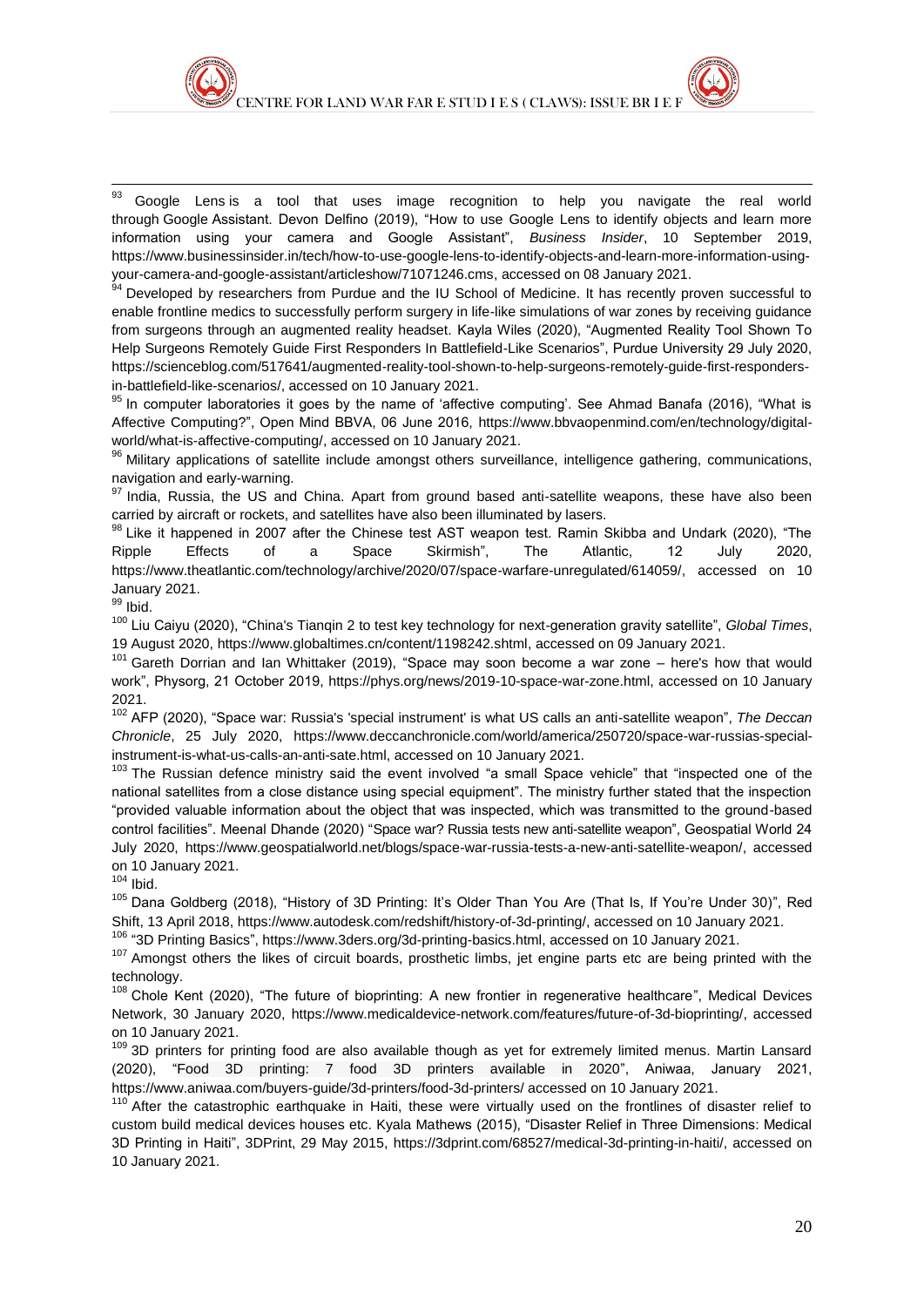<sup>111</sup> After the catastrophic earthquake in Haiti, in the absence of power in a devastated zone, the 3D printers were made operational on solar power. Lorraine Chow (2015), "Solar-Powered 3D Printers a Game-Changer for Developing Countries", Ecowatch, 14 April 2015, [https://www.ecowatch.com/solar-powered-3d-printers-a-game](https://www.ecowatch.com/solar-powered-3d-printers-a-game-changer-for-developing-countries-1882032484.html)[changer-for-developing-countries-1882032484.html,](https://www.ecowatch.com/solar-powered-3d-printers-a-game-changer-for-developing-countries-1882032484.html) accessed on 10 January 2021.

<sup>112</sup> When GE experimented with the technology, the individual parts of its advance turboprop engine reduced from 855 to 12, shaved off more than 100 pounds in weight, improved fuel burn by as much as 20 percent, gave it 10 percent more power and simplified maintenance. Tomas Kellner (2018), "Fired Up: GE Successfully Tested Its Advanced Turboprop Engine With 3D-Printed Parts", Aviation, 02 January 2018, [https://www.ge.com/news/reports/ge-fired-its-3d-printed-advanced-turboprop-engine,](https://www.ge.com/news/reports/ge-fired-its-3d-printed-advanced-turboprop-engine) accessed on 10 January 2021.

<sup>113</sup> "Nanotechnology: a small solution to big problems", Iberdrola, [https://www.iberdrola.com/innovation/nanotechnology-applications,](https://www.iberdrola.com/innovation/nanotechnology-applications) accessed on 10 January 2021.

<sup>114</sup> Luke Richardson (2018), "What is the history of solar energy and when were solar panels invented?", 03 May 2018, [https://news.energysage.com/the-history-and-invention-of-solar-panel-technology/,](https://news.energysage.com/the-history-and-invention-of-solar-panel-technology/) accessed on 10 January 2021.

<sup>115</sup> University of Michigan reported on 18 August 2020 that Solar cell efficiency of 43.3% was achieved with organic i.e. carbon based solar cells. Further these were capable of being used as Window glass. See "Transparent Solar Panels For Windows Hit Record Efficiency", University of Michigan, 18 August 2020 [https://scienceblog.com/517990/transparent-solar-panels-for-windows-hit-record-efficiency/,](https://scienceblog.com/517990/transparent-solar-panels-for-windows-hit-record-efficiency/) accessed on 09 January 2021.

<sup>116</sup> Luke Richardson (2018), "What is the history", n. 114.

<sup>117</sup> "Solar Price Per Watt in India", Kenbrook Solar, [https://kenbrooksolar.com/price-list,](https://kenbrooksolar.com/price-list) accessed on 10 January 2021.

 $118$  Fahhad H Alharbi (2015), "Theoretical limits of photovoltaics efficiency and possible improvements by intuitive approaches learned from photosynthesis and quantum coherence", Science Direct, March 2015, [https://www.sciencedirect.com/science/article/pii/S136403211401048X,](https://www.sciencedirect.com/science/article/pii/S136403211401048X) accessed on 10 January 2021.

Zachary Shahan (2014), "History of Wind Turbines", Renewable Energy World, 21 November 2014, [https://www.renewableenergyworld.com/2014/11/21/history-of-wind-turbines/#gref,](https://www.renewableenergyworld.com/2014/11/21/history-of-wind-turbines/#gref) accessed on 10 January 2021.

<sup>120</sup> Loz Blain (2018), "MIT discovery resurrects potential of molten salt batteries for grid level power storage" New Atlas, 23 January 2018, [https://newatlas.com/mit-molten-salt-battery-membrane/53085/,](https://newatlas.com/mit-molten-salt-battery-membrane/53085/) accessed on 10 January 2021.

<sup>121</sup> Baerbel Ep (2018), "Molten salt storage 33 times cheaper than lithium-ion batteries", Solar Thermal, 12 March 201[8,https://www.solarthermalworld.org/news/molten-salt-storage-33-times-cheaper-lithium-ion-batteries,](https://www.solarthermalworld.org/news/molten-salt-storage-33-times-cheaper-lithium-ion-batteries) accessed on 10 January 2021.

<sup>122</sup> Narendra Kumar and Ambesh Dixit (2019), *Nanotechnology for Defense Applications*, Springer publications, p. 81.

 $123$  Ibid., p. 117.

1

<sup>124</sup> Ibid., p. 155.

<sup>125</sup> Ibid., p. 205.

 $126$  This includes equipment weight reduction, energy harvesting systems, solar photovoltaics, thermoelectric systems, body protective equipment, wearable technology, real time physiological status monitoring, sensor information systems, smart textiles and exoskeleton. Ibid. p. 255

<sup>127</sup> Advanced weapon systems would include amongst others precision guided arms, extreme accuracy tasked ordnance, magneto hydrodynamic explosive munitions, unmanned combat vehicles, non-lethal personnel halting and stimulation response rifle, directed energy weapons, laser weapons, particle beam weapons and invisibility cloaks. Ibid., p. 303.

<sup>128</sup> Gong Zhe (2020), "China's quantum satellite sends hack-proof password 1,120km away", *CGTN*, 16 June 2020, [https://news.cgtn.com/news/2020-06-16/China-s-quantum-satellite-sends-hack-proof-password-1-120km](https://news.cgtn.com/news/2020-06-16/China-s-quantum-satellite-sends-hack-proof-password-1-120km-away-Rn2X3CVMWY/index.html)[away-Rn2X3CVMWY/index.html,](https://news.cgtn.com/news/2020-06-16/China-s-quantum-satellite-sends-hack-proof-password-1-120km-away-Rn2X3CVMWY/index.html) accessed on 10 January 2021.

<sup>129</sup> Chandrima Banerjee (2020), "Indian-led research team brings quantum internet closer to reality", *Times of India*, 02 December 2020, [https://timesofindia.indiatimes.com/india/indian-led-research-team-brings-quantum](https://timesofindia.indiatimes.com/india/indian-led-research-team-brings-quantum-internet-closer-to-reality/articleshow/79470191.cms)[internet-closer-to-reality/articleshow/79470191.cms,](https://timesofindia.indiatimes.com/india/indian-led-research-team-brings-quantum-internet-closer-to-reality/articleshow/79470191.cms) accessed on 11 January 2021. Also see "Quantum Internet Tested At Caltech And Fermilab", Caltech, 17 December 2020, [https://scienceblog.com/520087/quantum-](https://scienceblog.com/520087/quantum-internet-tested-at-caltech-and-fermilab/)